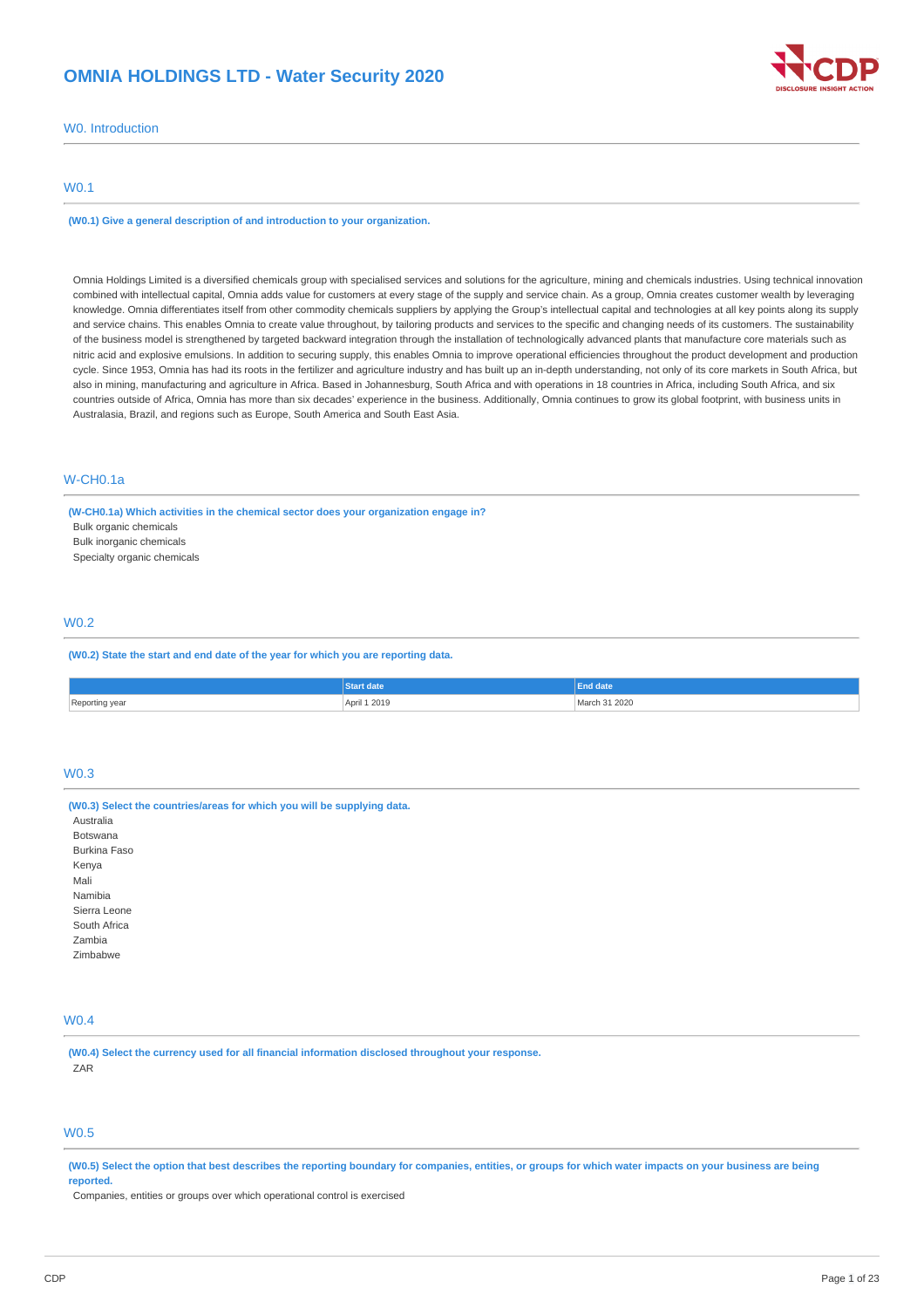# W0.6

(W0.6) Within this boundary, are there any geographies, facilities, water aspects, or other exclusions from your disclosure? Yes

# W0.6a

# **(W0.6a) Please report the exclusions.**

| <b>Exclusion</b>          | Please explain                                                                                                                                                                                                                                                                                                                                                                                              |
|---------------------------|-------------------------------------------------------------------------------------------------------------------------------------------------------------------------------------------------------------------------------------------------------------------------------------------------------------------------------------------------------------------------------------------------------------|
| <b>BME Explosives are</b> | The African operations of BME provides an explosive service to the mines and are located on site at the mining operation that the division services. Typically, water is only used for domestic purposes which is<br>provided and paid for by the mine itself, and thus water consumption is not recorded. The number of employees per mining site is small and as such the water impact is minimal and not |
| excluded.                 | material.                                                                                                                                                                                                                                                                                                                                                                                                   |

# W1. Current state

# W1.1

# (W1.1) Rate the importance (current and future) of water quality and water quantity to the success of your business.

|                                                                                                           | <b>Direct use</b><br>importance use<br>rating | <b>Indirect</b><br>importance<br>rating | <b>Please explain</b>                                                                                                                                                                                                                                                                                                                                                                                                                                                                                                                                                                                                                                                                                                                                                                                                                                                                                                                                                                                                                                  |
|-----------------------------------------------------------------------------------------------------------|-----------------------------------------------|-----------------------------------------|--------------------------------------------------------------------------------------------------------------------------------------------------------------------------------------------------------------------------------------------------------------------------------------------------------------------------------------------------------------------------------------------------------------------------------------------------------------------------------------------------------------------------------------------------------------------------------------------------------------------------------------------------------------------------------------------------------------------------------------------------------------------------------------------------------------------------------------------------------------------------------------------------------------------------------------------------------------------------------------------------------------------------------------------------------|
| Sufficient<br>amounts of<br>good quality<br>freshwater<br>available for<br>use                            | Important                                     | Important                               | Direct: Omnia requires sufficient amounts of good quality freshwater in order to produce high quality chemical products. Water uses include blending with raw products,<br>dilution of chemical products, cleaning and washing of containers and production of steam. A reduction in freshwater availability would lead to reduced production output<br>and profitability. Sufficient good quality freshwater is therefore important to Omnia's direct operations. Indirect: Omnia Fertilizer is dependent on good seasonal rainfall for<br>its customers. Without the rainfall, the purchase of fertilizer drops, which has a negative impact on the profitability of the business. Sufficient good quality freshwater is<br>therefore important to Omnia's value chain. With predicted global water shortfall of 40% by 2030, future dependency on freshwater will continue to rise for both direct and<br>indirect uses. With the increasing impacts of climate change this may be more impactful on the agricultural sector (indirect operations). |
| Sufficient<br>amounts of<br>recycled,<br>brackish<br>and/or<br>produced<br>water<br>available for<br>luse | Important                                     | Not very<br>important                   | Direct: Certain of Omnia's operations are located in water scarce regions. Omnia uses process and recycled water as much as possible in order to reduce its reliance on<br>potable water, hence recycled water is important to Omnia's direct operations. Indirect use: Our main customers, farmers, are more reliant on freshwater, usually rainfall,<br>and typically don't employ large amounts of recycling and as they cannot use brackish water on their crops. Local communities surrounding Omnia's operations also don't<br>make use of recycled, brackish or produced water for their activities and as such this is not deemed important. With predicted global water shortfall of 40% by 2030,<br>pressure on shared freshwater resources is recognised as a global concern. There will be increasing pressure on both direct and indirect operations to use water more<br>carefully.                                                                                                                                                      |

# W1.2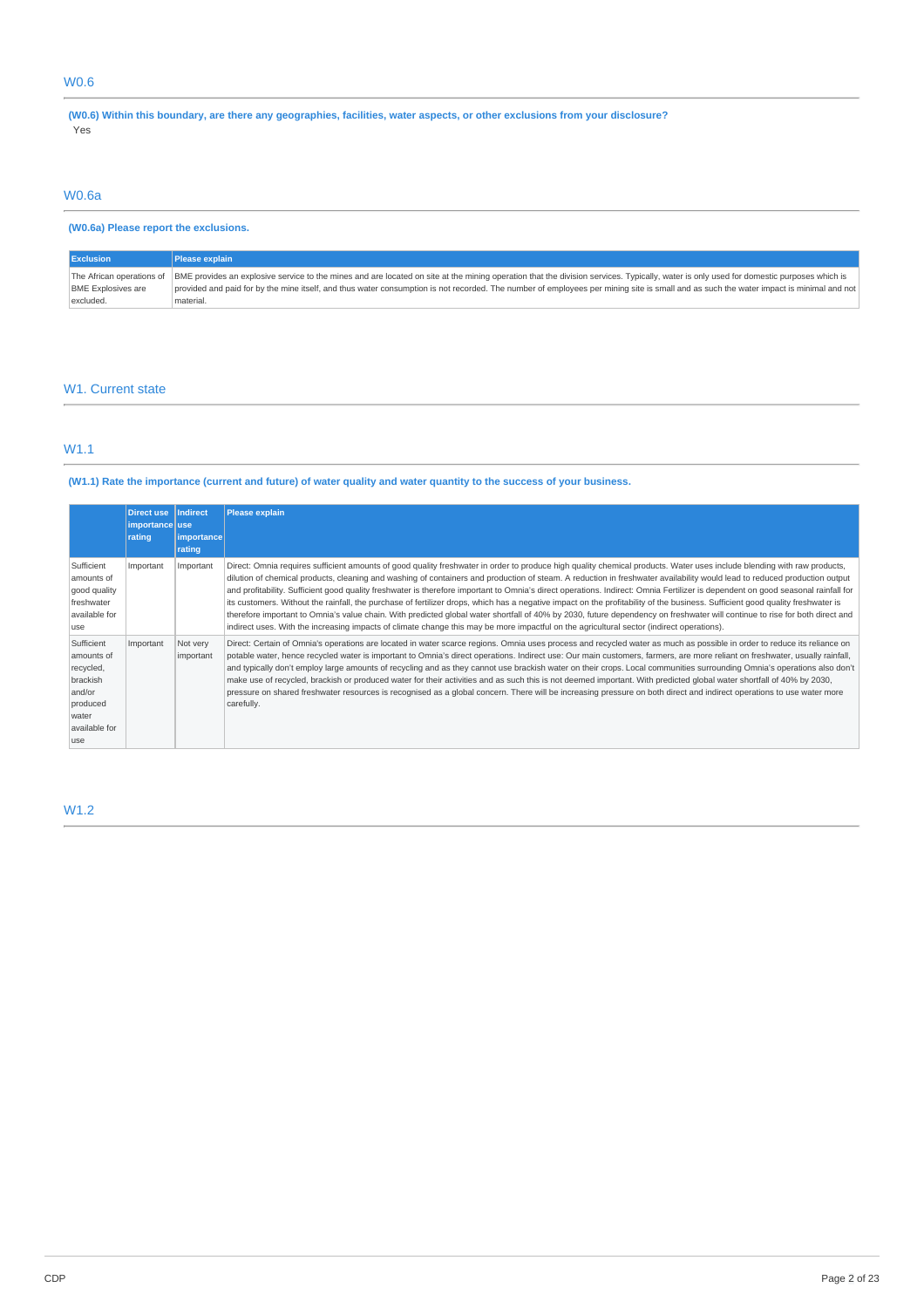# (W1.2) Across all your operations, what proportion of the following water aspects are regularly measured and monitored?

|                                                                                                                                 | % of<br>sites/facilities/operations | <b>Please explain</b>                                                                                                                                                                                                                                                                                                                                                                                                                                                                                    |
|---------------------------------------------------------------------------------------------------------------------------------|-------------------------------------|----------------------------------------------------------------------------------------------------------------------------------------------------------------------------------------------------------------------------------------------------------------------------------------------------------------------------------------------------------------------------------------------------------------------------------------------------------------------------------------------------------|
| Water withdrawals - total volumes                                                                                               | 100%                                | Omnia records consumption of water withdrawn from all of its operations throughout the year (100% of facilities) on a monthly basis. This is done<br>to track performance indicators and used to see whether environmental targets with respect to water reduction are met each month.                                                                                                                                                                                                                   |
| Water withdrawals - volumes by<br>source                                                                                        | 100%                                | Omnia records consumption of water withdrawn from different sources including surface water, groundwater and municipal water for all (100%) of<br>its operations on a monthly basis.                                                                                                                                                                                                                                                                                                                     |
| Entrained water associated with your<br>metals & mining sector activities - total<br>volumes [only metals and mining<br>sector] | <not applicable=""></not>           | <not applicable=""></not>                                                                                                                                                                                                                                                                                                                                                                                                                                                                                |
| Produced water associated with your<br>oil & gas sector activities - total<br>volumes [only oil and gas sector]                 | <not applicable=""></not>           | <not applicable=""></not>                                                                                                                                                                                                                                                                                                                                                                                                                                                                                |
| Water withdrawals quality                                                                                                       | 100%                                | Omnia measure withdrawal quality at its operations where it's relevant and where this is a legal or process requirement. Omnia measures this<br>water aspect for all its sites (100%) where it's required on an ad hoc basis using sampling approaches and laboratories to determine qualities.                                                                                                                                                                                                          |
| Water discharges - total volumes                                                                                                | 100%                                | The total volume of water discharged at Omnia's facilities has to be monitored and measured in line with legal permit requirements, where<br>applicable. Omnia measures this water aspect for all its sites (100%) where discharge takes place, on a monthly basis                                                                                                                                                                                                                                       |
| Water discharges - volumes by<br>destination                                                                                    | 100%                                | If any discharges do occur they are measured and monitored monthly according to the volume of discharged water by destination at 100% of our<br>operations.                                                                                                                                                                                                                                                                                                                                              |
| Water discharges - volumes by<br>treatment method                                                                               | 100%                                | Water is discharged from various sources/processes selected Omnia's operations. As a result, varying degrees of treatment are required per<br>source of the discharge. Omnia actively measures the quantity discharged per source at each operation, where applicable, and monitors the<br>quality of the discharged water to ensure that the composition of the water is within the legally specified limits. Omnia measures this water aspect<br>for all its sites (100%) where discharge takes place. |
| Water discharge quality - by standard $ 100\% $<br>effluent parameters                                                          |                                     | Omnia actively measures the quantity discharged per source at each operation, where applicable and monitors the quality of the discharged<br>water to ensure that the composition of the water is within the legally specified limits. The water quality data is monitored on a monthly basis.<br>Omnia measures this water aspect for all its sites (100%) where discharge takes place.                                                                                                                 |
| Water discharge quality - temperature 100%                                                                                      |                                     | Omnia actively measures the quantity discharged per source at each operation, where applicable, and monitors the quality of the discharged<br>water to ensure that the composition of the water is within the legally specified limits. The water quality data is monitored on a monthly basis.<br>Omnia measures this water aspect for all its sites (100%) where discharge takes place.                                                                                                                |
| Water consumption - total volume                                                                                                | 100%                                | Omnia is actively implementing water efficiency projects in order to reduce both water and energy consumption at a number of its facilities. The<br>water consumption is measured and monitored monthly to ascertain whether reduction targets are met. Omnia measures this water aspect for all<br>its sites (100%).                                                                                                                                                                                    |
| Water recycled/reused                                                                                                           | 100%                                | Omnia measures and monitors recycled or reused water at all of its sites (100%) monthly where recycling happens. Water reuse is particularly<br>relevant at the large Sasolburg site, which has the biggest capacity for water reuse and has historically been reusing the highest volume of water.                                                                                                                                                                                                      |
| The provision of fully-functioning,<br>safely managed WASH services to all<br>workers                                           | 100%                                | Omnia's employees at all (100%) operations have access to municipally supplied water for WASH services. Ensuring that Omnia's employees<br>have access to good quality drinking water, water for cooking, cleaning and solid waste management systems is important.                                                                                                                                                                                                                                      |

# W1.2b

(W1.2b) What are the total volumes of water withdrawn, discharged, and consumed across all your operations, and how do these volumes compare to the **previous reporting year?**

|                      | <b>Volume</b><br>$\left  \frac{1}{2} \right $ (megaliters/year) with previous | <b>Comparison</b><br>reporting year | <b>Please explain</b>                                                                                                                                                                                                                                                                                                                                                                           |
|----------------------|-------------------------------------------------------------------------------|-------------------------------------|-------------------------------------------------------------------------------------------------------------------------------------------------------------------------------------------------------------------------------------------------------------------------------------------------------------------------------------------------------------------------------------------------|
| Total<br>withdrawals | 1857                                                                          | Higher                              | The 10% increase was mainly due to increases in production volumes at the Agriculture division as well as the inclusion of Oro Agri consumption for the full<br>financial year. The figure also includes 15 Megalitres of reused / recycled water. It is anticipated the water consumption will remain stable as the divisions are<br>actively managing water efficiency (management) projects. |
| Total<br>discharges  | 553                                                                           | Higher                              | The overall increase in discharge was due to higher production at Sasolburg and the lower volumes of water being re-used and subsequently increases the<br>amount of water required to be discharged. It is anticipated that future discharge volumes will decrease as we implement measures to improve recycling / reuse<br>at our Sasolburg plant and reduce the amount we discharge.         |
| Total<br>consumption | 1857                                                                          | Higher                              | The increase was mainly due to increases in production volumes at the Agriculture division as well as the inclusion of Oro Agri consumption for the full financial<br>year. It is anticipated the water consumption will remain stable as the divisions are actively managing water efficiency (management) projects.                                                                           |

# W1.2d

**(W1.2d) Indicate whether water is withdrawn from areas with water stress and provide the proportion.**

|         | <b>Withdrawals</b> %<br>are from<br>areas with<br>water stress areas with reporting | withdrawn with<br><b>Ifrom</b><br>water<br><b>stress</b> | <b>previous</b><br>vear | tool                   | Comparison Identification Please explain                                                                                                                                                                                                                                                                                                                                                                                                                                                                                                                                                                                                                                                                   |
|---------|-------------------------------------------------------------------------------------|----------------------------------------------------------|-------------------------|------------------------|------------------------------------------------------------------------------------------------------------------------------------------------------------------------------------------------------------------------------------------------------------------------------------------------------------------------------------------------------------------------------------------------------------------------------------------------------------------------------------------------------------------------------------------------------------------------------------------------------------------------------------------------------------------------------------------------------------|
| Row Yes |                                                                                     | 76-99                                                    | Higher                  | <b>WRI</b><br>Aqueduct | The water stress position for Omnia has not changed significantly year on year. The WRI Aqueduct tool was selected to assist Omnia in identifying the<br>river basins within which our fixed facilities operate. We only consider this for our Sasolburg operation which accounts for 86% of Omnia's total water<br>use. The WRI Aqueduct indicators taken into consideration to determine if an area is water stressed includes requlatory and reputational risks,<br>interannual variability, flood occurrence, drought severity, media coverage etc. Our Sasolburg facility is located in the Vaal River Basin in South Africa<br>which is considered, on average, to have a medium water risk profile. |

# W1.2h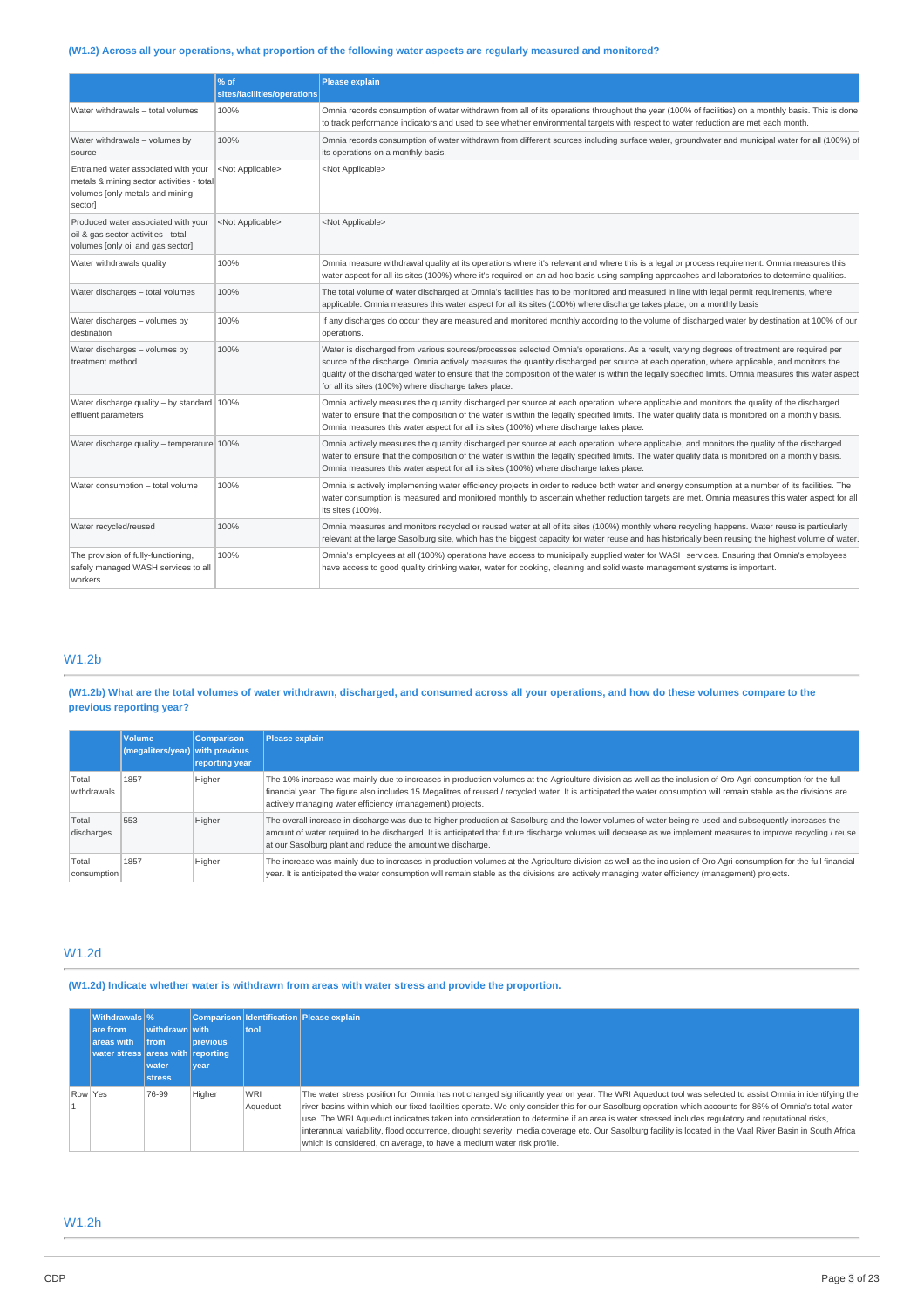# **(W1.2h) Provide total water withdrawal data by source.**

|                                                                                        | Relevance Volume | (megaliters/year)         | <b>Comparison</b><br>with previous<br>reporting year | Please explain                                                                                                                                                                                                                                                                                                                      |
|----------------------------------------------------------------------------------------|------------------|---------------------------|------------------------------------------------------|-------------------------------------------------------------------------------------------------------------------------------------------------------------------------------------------------------------------------------------------------------------------------------------------------------------------------------------|
| Fresh surface water, including<br>rainwater, water from wetlands,<br>rivers, and lakes | Relevant         |                           | Lower                                                | Withdrawals from fresh surface water are relevant at this is regarded as one of the key sources of water needed for all chemical<br>operations. Production volumes have decreased slightly at Liguids fertilizer facilities and fresh water withdrawal decreased by 1<br>Megalitre.                                                 |
| Brackish surface water/Seawater                                                        | Not<br>relevant  | <not applicable=""></not> | $<$ Not<br>Applicable>                               | None of Omnia's' operations withdraw water from brackish surface water / Seawater sources currently and thus this category is<br>not applicable.                                                                                                                                                                                    |
| Groundwater - renewable                                                                | Relevant         | 74                        | Lower                                                | Withdrawals from groundwater are relevant as this is regarded as one of the key sources of water for some of our outlying<br>chemical operations that don't have access to surface water. Production volumes across Omnia have decreased slightly at<br>Liquids facilities hence groundwater withdrawals increased by 4 Megalitres. |
| Groundwater - non-renewable                                                            | Not<br>relevant  | <not applicable=""></not> | $<$ Not<br>Applicable>                               | None of Omnia's' operations withdraw water from non-renewable groundwater sources currently and thus this category is not<br>applicable                                                                                                                                                                                             |
| Produced/Entrained water                                                               | Not<br>relevant  | <not applicable=""></not> | $<$ Not<br>Applicable>                               | None of Omnia's' operations currently withdraw water from Produced / Entrained water sources and thus this category is not<br>applicable.                                                                                                                                                                                           |
| Third party sources                                                                    | Relevant         | 1765                      | Higher                                               | Withdrawals from third-party sources are relevant at this is regarded as one of the key sources of water (municipal water) for our<br>main operating plant in Sasolburg. Third Party withdrawal has increased and this can be attributed to higher production volumes.                                                              |

# W1.2i

# **(W1.2i) Provide total water discharge data by destination.**

|                                              | <b>Relevance Volume</b> | (megative s/year)         | <b>with</b><br>previous<br>reporting<br>year | Comparison Please explain                                                                                                                                                                                                                                                                                                                                                                                                                                                          |
|----------------------------------------------|-------------------------|---------------------------|----------------------------------------------|------------------------------------------------------------------------------------------------------------------------------------------------------------------------------------------------------------------------------------------------------------------------------------------------------------------------------------------------------------------------------------------------------------------------------------------------------------------------------------|
| Fresh surface<br>water                       | Relevant                | 524                       | Higher                                       | Discharge to surface water is relevant as our largest operation, Sasolburg, discharges to a tributary of the Taaiboschspruit. The overall increase in<br>discharge was due to higher production at Sasolburg and lower volumes of water being re-used and consequently increasing the amount of water<br>required to be discharged. It is anticipated that future discharge volumes will decrease as we implement measures to improve recycling / reuse at our<br>Sasolburg plant. |
| <b>Brackish</b><br>surface<br>water/seawater | Not<br>relevant         | <not applicable=""></not> | $<$ Not<br>Applicable>                       | Discharging water to brackish surface water sources or seawater is not carried out at Omnia's operations and thus this category is not applicable<br>currently.                                                                                                                                                                                                                                                                                                                    |
| Groundwater                                  | Not<br>relevant         | <not applicable=""></not> | $<$ Not<br>Applicable>                       | Discharging water to groundwater sources is not carried out at Omnia's operations and thus this category is not applicable currently.                                                                                                                                                                                                                                                                                                                                              |
| Third-party<br>destinations                  | Relevant                | 29                        | Lower                                        | Discharge to third-party destinations is relevant as the majority of the Chemical Division sites discharge is to municipal sewers. Third party discharge<br>volumes are slightly lower due to lower production volumes at the Chemical Division.                                                                                                                                                                                                                                   |

# W-CH1.3

**(W-CH1.3) Do you calculate water intensity for your activities in the chemical sector?** Yes

# W-CH1.3a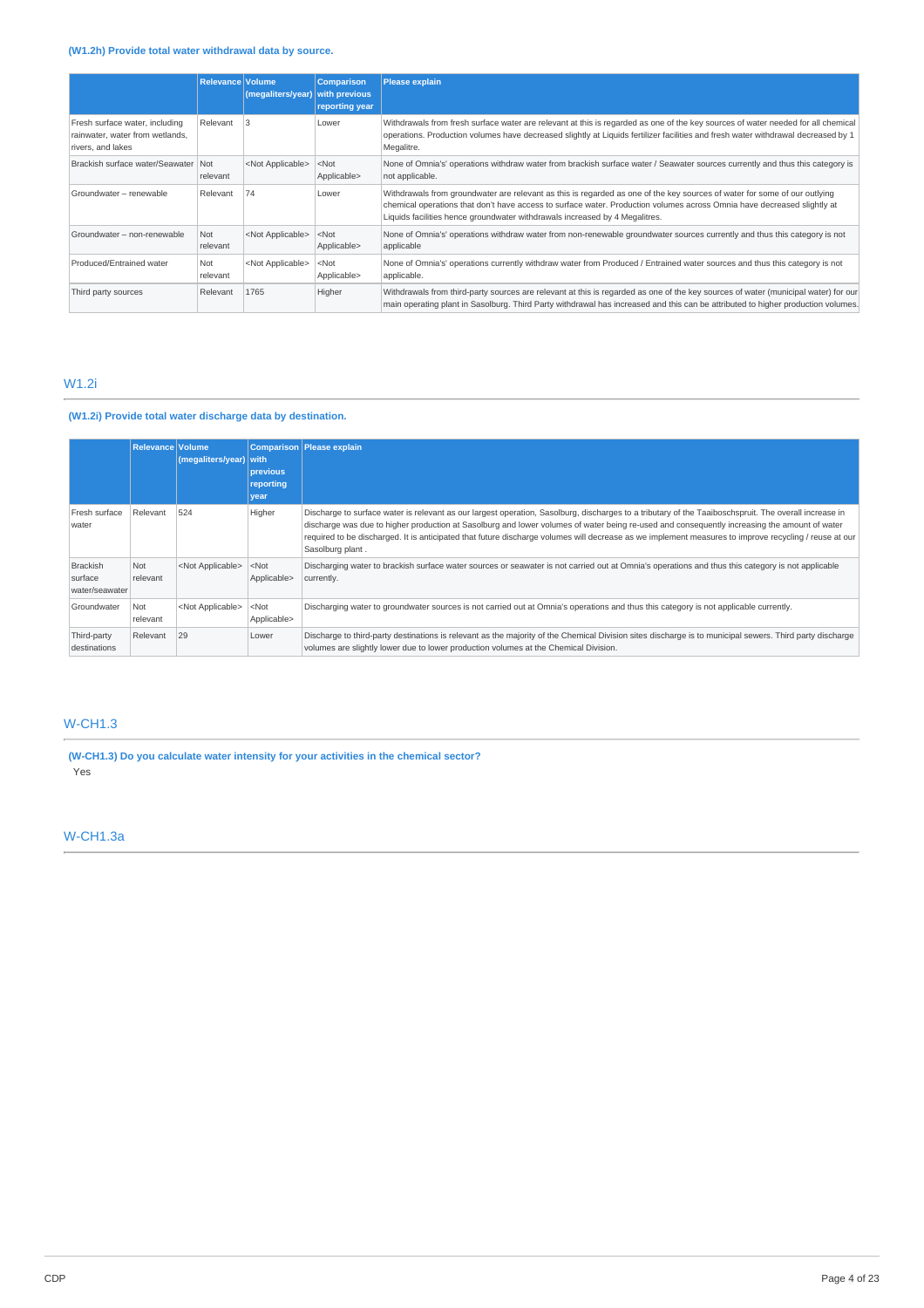(W-CH1.3a) For your top five products by production weight/volume, provide the following water intensity information associated with your activities in the **chemical sector.**

**Product type** Bulk inorganic chemicals

**Product name** Agriculture / Fertilizer

**Water intensity value (m3)** 0.63

**Numerator: water aspect** Total water withdrawals

# **Denominator**

Ton

**Comparison with previous reporting year** Higher

### **Please explain**

The water intensity increased from 0.60 in FY19 to 0.63 in FY20. This is due to an increase in overall production .

**Product type** Bulk organic chemicals

**Product name** Chemicals / Protea

**Water intensity value (m3)** 0.56

**Numerator: water aspect** Total water withdrawals

**Denominator**

Ton

**Comparison with previous reporting year** Higher

### **Please explain**

The water intensity increased from 0.53 in FY19 to 0.56 in FY20. This is due to a reduction in production volumes and an associated (but slightly lower) in water withdrawals.

# W1.4

**(W1.4) Do you engage with your value chain on water-related issues?** Yes, our suppliers

Yes, our customers or other value chain partners

# W1.4a

(W1.4a) What proportion of suppliers do you request to report on their water use, risks and/or management information and what proportion of your procurement **spend does this represent?**

### **Row 1**

**% of suppliers by number** 1-25

**% of total procurement spend** 76-100

# **Rationale for this coverage**

It is important for Omnia to maintain a supply chain which has a commitment to sustainable development. In the previous reporting year Omnia began screening and monitoring the compliance of its suppliers in terms of sustainability, including water. The Group submitted a questionnaire to its top 90 suppliers (selected by Rand spent) to self-evaluate themselves against these issues. Our top suppliers by Rand value were chosen as a starting point as they represent our top tier of important suppliers. Currently suppliers are not necessarily incentivized to report this information as Omnia has just started the supplier engagement process.

### **Impact of the engagement and measures of success**

Suppliers were asked about measurement and reporting of water use as well as water risks and opportunities. The information that the suppliers provided was used to understand whether the suppliers have adequate measures to address sustainability risks, including those related to water and climate change. The information was consolidated and presented to the procurement teams to demonstrate to what extent suppliers are managing sustainability.

### **Comment**

The next steps will be to engage with the suppliers more formally. In addition, Omnia has now developed a supplier code of conduct which sets out the minimum requirements for our suppliers to comply with, including those related to the environment and sustainability . Success will be measured by how well our suppliers comply with our new supplier code of conduct.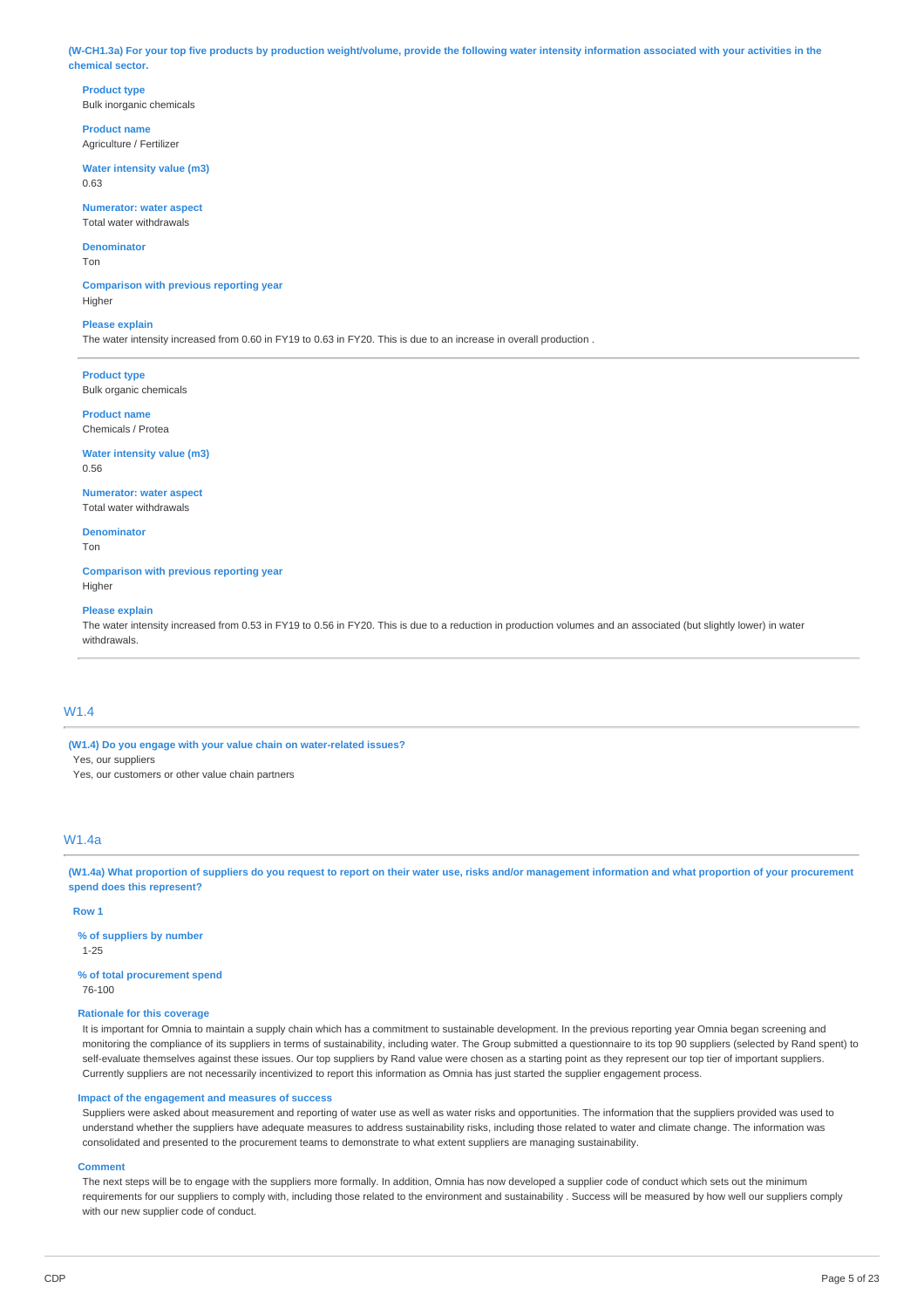## W1.4b

**(W1.4b) Provide details of any other water-related supplier engagement activity.**

**Type of engagement** No other supplier engagements

**Details of engagement** <Not Applicable>

**% of suppliers by number** <Not Applicable>

**% of total procurement spend** <Not Applicable>

# **Rationale for the coverage of your engagement**

It is important for Omnia to maintain a supply chain which has a commitment to sustainable development. In the previous reporting year Omnia began screening and monitoring the compliance of its suppliers in terms of sustainability, including water. The Group submitted a questionnaire to its top 90 suppliers (selected by Rand spent) to self-evaluate themselves against these issues. Our top suppliers by Rand value were chosen as a starting point as they represent our top tier of important suppliers. Currently suppliers are not necessarily incentivized to report this information as Omnia has just started the supplier engagement process.

**Impact of the engagement and measures of success** <Not Applicable>

**Comment** <Not Applicable>

# W1.4c

(W1.4c) What is your organization's rationale and strategy for prioritizing engagements with customers or other partners in its value chain?

The Agriculture division, through its Omnia Nutriology® model, has a full plan to support the pillars of modern, sustainable agriculture. This entails the use of a large team of agronomic specialists supported by competent technological services. This division, amongst other responsibilities, advises their customers (farmers) on good farming practices to conserve water, energy and prevent soil erosion. This is done through one-on-one engagement and training throughout the year. This strategy is yielding benefits as it allows Omnia's customers to reduce their water use and costs, which is used as the measure of success.

# W2. Business impacts

# W2.1

**(W2.1) Has your organization experienced any detrimental water-related impacts?** Yes

# W2.1a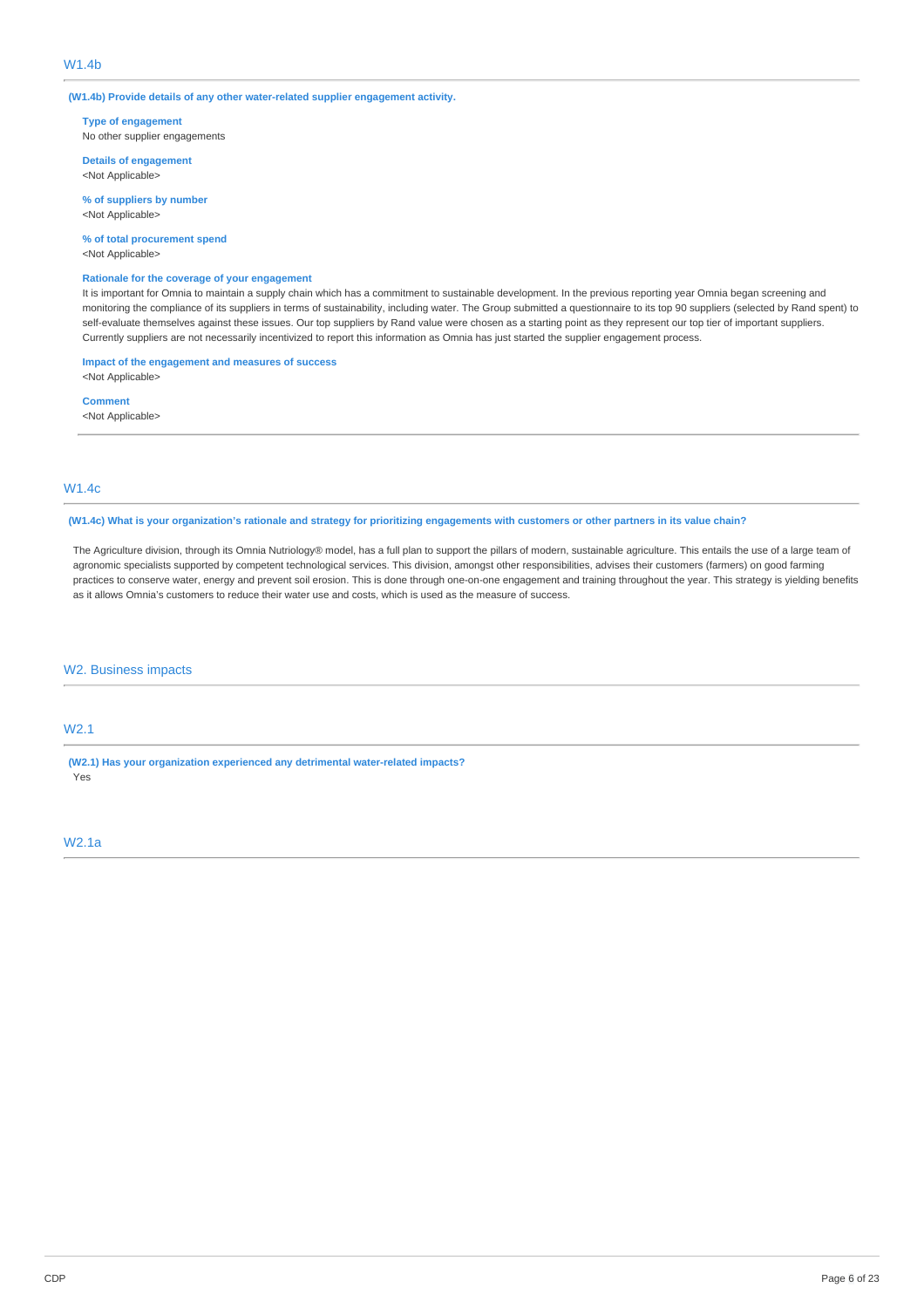#### (W2.1a) Describe the water-related detrimental impacts experienced by your organization, your response, and the total financial impact.

**Country/Area & River basin**

| South Africa                                  | Vaal |  |  |  |  |  |  |
|-----------------------------------------------|------|--|--|--|--|--|--|
|                                               |      |  |  |  |  |  |  |
|                                               |      |  |  |  |  |  |  |
| Type of impact driver & Primary impact driver |      |  |  |  |  |  |  |
|                                               |      |  |  |  |  |  |  |

Regulatory **Increased difficulty in supplier obtaining withdrawals/operations permit** 

# **Primary impact**

Increased operating costs

# **Description of impact**

Omnia's permitting and regulatory risks include compliance to unrealistic conditions of the integrated water use license (IWUL). Particularly at the Agriculture Operations in Sasolburg. The effluent discharge conditions for Chlorides and Nitrates exceed those of the incoming potable water, which would require significant capital for water treatment. The site is forced to operate its cooling towers at 3 cycles instead of the full 6 cycles, resulting in un. It is evident that water use efficiency requirements are not being considered by Government which are critical in this drought period. Discharge standards are stipulated to such a strict level that efficiencies (such as cooling tower cycles) are reduced resulting in unnecessary use of additional raw water. The implication of this is that the site is forced to purchase additional potable water at significant cost. In addition, groundwater quality license conditions are also not feasible and does not consider the hydrocensus of the entire Sasolburg Industrial Zone.

#### **Primary response**

Engage with regulators/policymakers

**Total financial impact** 41500000

#### **Description of response**

Omnia engages regularly with the water regulators of South Africa to ensure that issues that might arise are addressed. Omnia Fertilizer engaged with the Department of Water and Sanitation (DWS) in Sasolburg to discuss the conditions of the water use license. In addition, Omnia has asked DWS to facilitate a Regional groundwater assessment with the intention of understanding the needs of the catchment and setting more realistic and reasonable groundwater standards. It appears that DWS have agreed to relax the limits based on a risk-based approach. Omnia is waiting for the official correspondence in this regard. In addition, more opportunities to re-use and recycle waste water are investigated on an on-going basis. The site is purchasing an additional 1457 ML of potable water per year at a cost of R41.5 million a year.

# W2.2

(W2.2) In the reporting year, was your organization subject to any fines, enforcement orders, and/or other penalties for water-related regulatory violations? No

### W3. Procedures

### W-CH3.1

(W-CH3.1) How does your organization identify and classify potential water pollutants associated with its activities in the chemical sector that could have a **detrimental impact on water ecosystems or human health?**

Omnia identifies potential water pollutants through established risk management standards and the use of their certified Environmental Management Systems, ISO14001. In determining the significant aspects and impacts at their respective sites, Omnia will identify the most significant water pollutants and the method needed to control these. The use of Safety Data Sheets (SDS) will be used to pinpoint the specific pollutants. The types of impacts can typically include soil, surface water and ground water contamination. The impacts of the respective pollutants on the environment would vary across the value chain. For example, the impacts from elevated nitrates and phosphates at an operational level in Sasolburg would typically be concentrated at that specific site and may result in an impact to soil or local surface or groundwater. The impacts of excessive nitrates in our value chain, which are an essential component of the fertilizer we produce, would typically result in run-off to surface water bodies both at the farm but also in the downstream ecosystems, which may lead to eutrophication, which resulting in a reduction of dissolved oxygen in water bodies caused by an increase of mineral and organic nutrients.

### W-CH3.1a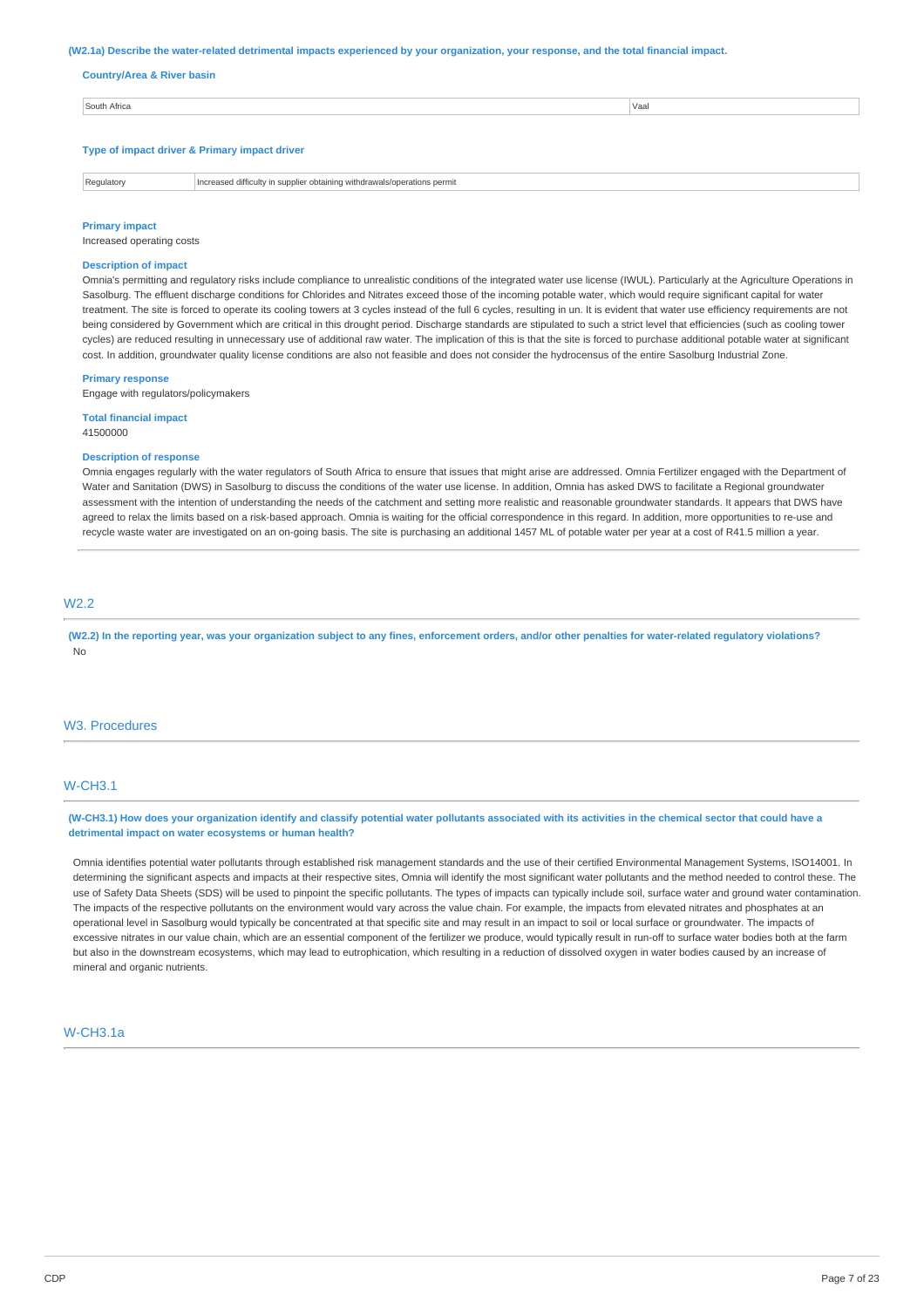### (W-CH3.1a) Describe how your organization minimizes adverse impacts of potential water pollutants on water ecosystems or human health. Report up to ten **potential pollutants associated with your activities in the chemical sector.**

| <b>Potential Value</b><br>water<br>pollutant stage | chain                                                                                | Description of water pollutant and potential impacts                                                                                                                                                                                                                                                                                                                                                                                                     | procedures                                                                                                                                                                                  | Management Please explain                                                                                                                                                                                                                                                                                                                                                                                                                                                                                                                                                                                                                                                                                                                                                                                                                                                                                                                                                |
|----------------------------------------------------|--------------------------------------------------------------------------------------|----------------------------------------------------------------------------------------------------------------------------------------------------------------------------------------------------------------------------------------------------------------------------------------------------------------------------------------------------------------------------------------------------------------------------------------------------------|---------------------------------------------------------------------------------------------------------------------------------------------------------------------------------------------|--------------------------------------------------------------------------------------------------------------------------------------------------------------------------------------------------------------------------------------------------------------------------------------------------------------------------------------------------------------------------------------------------------------------------------------------------------------------------------------------------------------------------------------------------------------------------------------------------------------------------------------------------------------------------------------------------------------------------------------------------------------------------------------------------------------------------------------------------------------------------------------------------------------------------------------------------------------------------|
| Nitrates                                           | Direct<br>operations<br>Supply<br>chain<br>Distribution<br>network<br>Product<br>use | Excess levels of nitrates in water can cause<br>eutrophication (a reduction in dissolved oxygen in water<br>bodies caused by an increase of mineral and organic<br>nutrients) and create conditions that make it difficult for<br>aquatic life survive. At excessive levels this may cause<br>wide-spread contamination of water bodies. Excessive<br>nitrates can also have harmful biological effects on<br>people.                                    | Compliance<br>with effluent<br>quality<br>standards<br>Measures to<br>prevent<br>spillage,<br>leaching, and<br>leakages<br>Providing<br>best practices<br>instructions<br>on product<br>use | At an operational level Omnia will conduct a risk assessment using the impacts of the potential pollutant to assist in<br>determining the correct controls to implement. Measures to prevent spillage and contamination involve isolation at<br>source and include bunding, and concrete hard surfaces to prevent soil and ground water contamination.<br>Separation of effluent and stormwater is also a vital control. Best practice quidance and training is provided to staff<br>including the use of controls such as drip trays and immediately addressing any minor spills. Ground, surface water<br>and effluent testing is done monthly to ensure compliance with effluent standards. Success is measured and<br>evaluated through the monthly monitoring and reporting of environmental incidents and ensuring compliance to all<br>effluent quality standards. A reduction in incidents and zero legal non-compliance is regarded as a measure of<br>success. |
| Ammonia Direct                                     | operations<br>Supply<br>chain<br>Distribution<br>network<br>Product<br>use           | Very high levels of ammonia in water can lead to toxic<br>build-up in aquatic organisms, with could result in their<br>deaths.                                                                                                                                                                                                                                                                                                                           | Compliance<br>with effluent<br>quality<br>standards<br>Measures to<br>prevent<br>spillage,<br>leaching, and<br>leakages<br>Providing<br>best practices<br>instructions<br>on product<br>use | At an operational level Omnia will conduct a risk assessment using the impacts of the potential pollutant to assist in<br>determining the correct controls to implement. Measures to prevent spillage and contamination involve isolation at<br>source and include bunding, and concrete hard surfaces to prevent soil and ground water contamination.<br>Separation of effluent and stormwater is also a vital control. Best practice quidance and training is provided to staff<br>including the use of controls such as drip trays and immediately addressing any minor spills. Ground, surface water<br>and effluent testing is done monthly to ensure compliance with effluent standards. Success is measured and<br>evaluated through the monthly monitoring and reporting of environmental incidents and ensuring compliance to all<br>effluent quality standards. A reduction in incidents and zero legal non-compliance is regarded as a measure of<br>success. |
| Phosphat Direct<br>es                              | operations<br>Supply<br>chain<br>Distribution<br>network<br>Product<br>use           | Excessive levels of phosphates in water can speed up<br>eutrophication, and it could cause algae to grow faster<br>than the ecosystem can accommodate. This could<br>cause harm to aquatic life. At excessive levels this may<br>cause wide-spread contamination of water bodies.                                                                                                                                                                        | Compliance<br>with effluent<br>quality<br>standards<br>Measures to<br>prevent<br>spillage,<br>leaching, and<br>leakages<br>Providing<br>best practices<br>instructions<br>on product<br>use | At an operational level Omnia will conduct a risk assessment using the impacts of the potential pollutant to assist in<br>determining the correct controls to implement. Measures to prevent spillage and contamination involve isolation at<br>source and include bunding, and concrete hard surfaces to prevent soil and ground water contamination.<br>Separation of effluent and stormwater is also a vital control. Best practice quidance and training is provided to staff<br>including the use of controls such as drip trays and immediately addressing any minor spills. Ground, surface water<br>and effluent testing is done monthly to ensure compliance with effluent standards. Success is measured and<br>evaluated through the monthly monitoring and reporting of environmental incidents and ensuring compliance to all<br>effluent quality standards. A reduction in incidents and zero legal non-compliance is regarded as a measure of<br>success. |
| Hydrocar Direct<br>bons                            | operations<br>Supply<br>chain<br>Distribution<br>network<br>Product<br>use           | Hydrocarbons originate from fuel such as diesel.<br>Spillages from filling up vehicles can result in soil and<br>groundwater contamination. Hydrocarbons can have a<br>significant impact on the environment as only a small<br>amount of fuel can pollute a large water body.<br>Hydrocarbon contamination in soils may be toxic to<br>plants and soil microorganisms. At excessive levels this<br>may cause wide-spread contamination of water bodies. | Compliance<br>with effluent<br>quality<br>standards<br>Measures to<br>prevent<br>spillage,<br>leaching, and<br>leakages                                                                     | At an operational level Omnia will conduct a risk assessment using the impacts of the potential pollutant to assist in<br>determining the correct controls to implement. Measures to prevent spillage and contamination involve isolation at<br>source and include bunding, and concrete hard surfaces to prevent soil and ground water contamination.<br>Separation of effluent and stormwater is also a vital control. Best practice guidance and training is provided to staff<br>including the use of controls such as drip trays and immediately addressing any minor spills. Ground, surface water<br>and effluent testing is done monthly to ensure compliance with effluent standards. Success is measured and<br>evaluated through the monthly monitoring and reporting of environmental incidents and ensuring compliance to all<br>effluent quality standards. A reduction in incidents and zero legal non-compliance is regarded as a measure of<br>success. |

# W3.3

**(W3.3) Does your organization undertake a water-related risk assessment?** Yes, water-related risks are assessed

# W3.3a

**(W3.3a) Select the options that best describe your procedures for identifying and assessing water-related risks.**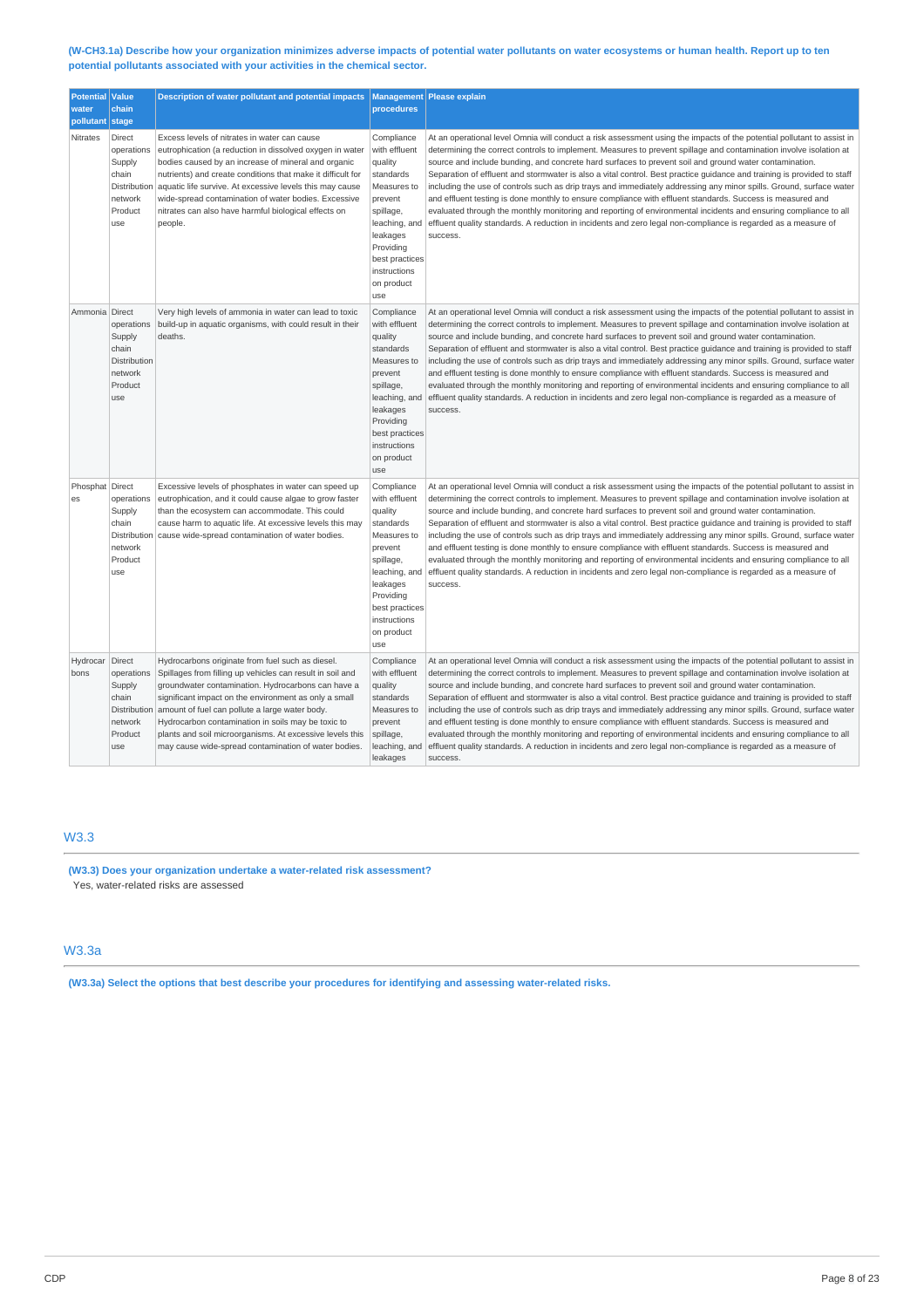### **Direct operations**

### **Coverage** Full

# **Risk assessment procedure**

Water risks are assessed as part of an enterprise risk management framework

### **Frequency of assessment**

More than once a year

### **How far into the future are risks considered?** 3 to 6 years

# **Type of tools and methods used**

Tools on the market Enterprise Risk Management International methodologies Other

# **Tools and methods used**

WRI Aqueduct ISO 31000 Risk Management Standard Internal company methods Other, please specify (King 4)

# **Comment**

# **Supply chain**

**Coverage**

Full

### **Risk assessment procedure**

Water risks are assessed as part of an enterprise risk management framework

### **Frequency of assessment** More than once a year

**How far into the future are risks considered?**

3 to 6 years

# **Type of tools and methods used**

Tools on the market Enterprise Risk Management International methodologies Other

### **Tools and methods used**

WRI Aqueduct ISO 31000 Risk Management Standard Internal company methods Other, please specify (King 4)

### **Comment**

### **Other stages of the value chain**

**Coverage** None

**Risk assessment procedure** <Not Applicable>

**Frequency of assessment** <Not Applicable>

**How far into the future are risks considered?** <Not Applicable>

**Type of tools and methods used** <Not Applicable>

**Tools and methods used** <Not Applicable>

**Comment**

# W3.3b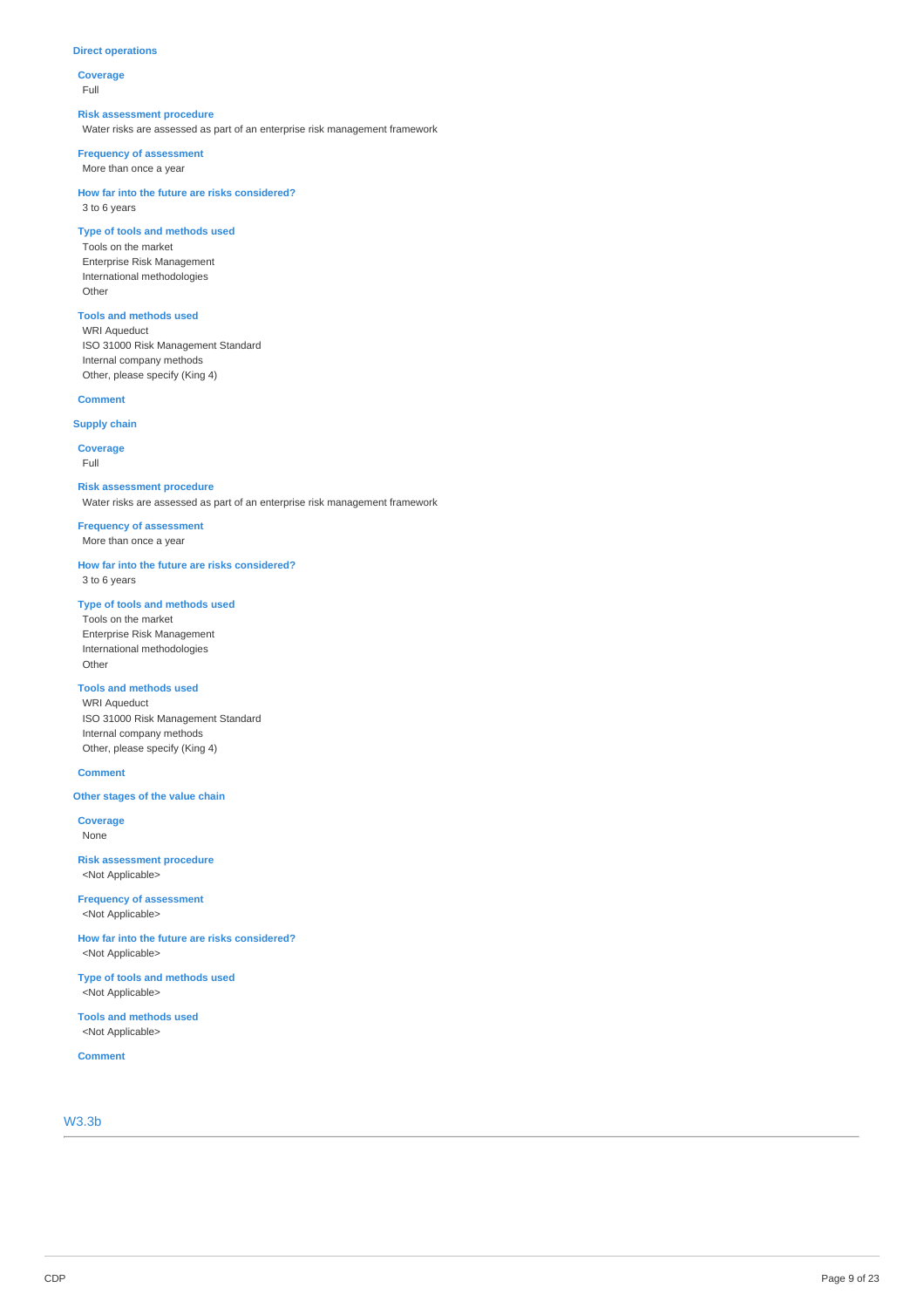# **(W3.3b) Which of the following contextual issues are considered in your organization's water-related risk assessments?**

|                                                                                                 |                                    | Relevance Please explain                                                                                                                                                                                                                                                                                                                                                                                                                                                                                                                                                                                                                                                                                                                                                                                                                                                                                                                                                                                                                                                                                                                                                                                                                                                                                                                                                                                                                                                                                           |
|-------------------------------------------------------------------------------------------------|------------------------------------|--------------------------------------------------------------------------------------------------------------------------------------------------------------------------------------------------------------------------------------------------------------------------------------------------------------------------------------------------------------------------------------------------------------------------------------------------------------------------------------------------------------------------------------------------------------------------------------------------------------------------------------------------------------------------------------------------------------------------------------------------------------------------------------------------------------------------------------------------------------------------------------------------------------------------------------------------------------------------------------------------------------------------------------------------------------------------------------------------------------------------------------------------------------------------------------------------------------------------------------------------------------------------------------------------------------------------------------------------------------------------------------------------------------------------------------------------------------------------------------------------------------------|
|                                                                                                 | $\boldsymbol{\alpha}$<br>inclusion |                                                                                                                                                                                                                                                                                                                                                                                                                                                                                                                                                                                                                                                                                                                                                                                                                                                                                                                                                                                                                                                                                                                                                                                                                                                                                                                                                                                                                                                                                                                    |
| Water<br>availability at a<br>basin/catchment<br>level                                          | Relevant.<br>always<br>included    | Water availability is used in Omnia's water risk assessment process and is measured monthly to track performance. Water availability in the South African context is already a critical<br>issue and is predicted to become even more important in the future. The issue of drought and the El Nino effect is regarded as a top risk in the Group's business as customers in the<br>Agriculture division will not be purchasing fertilizer if they cannot plant their crops due to drought. The Agriculture division uses internal company knowledge and methods to develop<br>models around soil potential yield and water availability to develop scenarios and act as a tool to mitigate the risk of future changes in water availability for customers. In addition,<br>certain sites are required to report water availability to the authorities as part of license requirements. This data, together with internal company knowledge and methods is used to<br>feed into the risk assessments conducted on site regularly.                                                                                                                                                                                                                                                                                                                                                                                                                                                                                  |
| Water quality at<br>a<br>basin/catchment   included<br>level                                    | Relevant,<br>always                | Water quality is used in Omnia's water risk assessment process and is measured monthly to track performance. River basin management plans are important as they impact directly<br>on water availability and water quality of Omnia's operations. Current river basin management plans are factored into risk assessments to ensure proper understanding of any<br>potential limitations or opportunities that may arise in relation to these plans. For example, the Group is involved in the establishment of the Vaal River Catchment Management<br>Agency (CMA) and is closely monitoring what the impacts of this will be on operations in Sasolburg. Internal company knowledge and the engagement with regulators are used to feed<br>this into the risk assessment process. In addition, certain sites are required to report water quality levels to the authorities as part of license requirements. This data, together with<br>internal company knowledge and methods is used to feed into the risk assessments conducted on site regularly.                                                                                                                                                                                                                                                                                                                                                                                                                                                           |
| Stakeholder<br>conflicts<br>concerning<br>water resources<br>at a<br>basin/catchment<br>level   | Relevant<br>always<br>included     | Omnia recognises that there may be increased stakeholder conflicts during times of water scarcity as companies and communities compete for water, especially since it is predicted<br>that water scarcity will continue to increase in the water stressed parts of South Africa. This issue is assessed by identifying important stakeholders at those operations where this<br>issue is important. For example, the Group is closely involved in the establishment of the Vaal River Catchment Management Agency (CMA) which will help identify and manage<br>stakeholder conflicts over water in the Vaal catchment. In addition, water optimisation projects have been specifically implemented at the most water intensive operations to ensure<br>that Omnia does not compete with surrounding communities for this resource. This internal company knowledge and methods then feeds into the risk assessment process. There<br>could also be potential stakeholder conflict in Omnia's value chain, for example, with farming customers that will likely come into greater conflict with others for the use of scarce water.<br>Omnia is mitigating this risk by actively engaging with customers through the agronomists in the Agriculture division to ensure that water use efficiency is part of their normal<br>operations, thereby reducing raw water demands. Their feedback forms part of Omnia's internal company knowledge and is vital information for the on-going risk assessment<br>processes. |
| Implications of<br>water on your<br>key<br>commodities/raw<br>materials                         | Relevant,<br>always<br>included    | The Group's key purchased commodities include ammonia, urea, diesel, electricity and sodium hydroxide. Omnia have started to assess water risks within the supply chain by the<br>dissemination of questionnaires to the top 90 suppliers (by Rand spent). A process will now be initiated to use the feedback from the supplier engagement programme as internal<br>company knowledge to feed into the risk management processes.                                                                                                                                                                                                                                                                                                                                                                                                                                                                                                                                                                                                                                                                                                                                                                                                                                                                                                                                                                                                                                                                                 |
| Water-related<br>regulatory<br>frameworks                                                       | Relevant,<br>always<br>included    | Omnia is required to report water information to the authorities as part of license requirements. Not complying with these requlatory requirements could result in fines or suspension of<br>operations. Also, changes to water legislation at a local level can pose significant risks to Omnia's business. Therefore, Omnia actively engages with regulatory authorities through the<br>Chemical and Allied Industries Association (CAIA) its local chemical association, to ensure that proper consultation has taken place before any changes are made to local or national<br>regulations. The results of this engagement form internal company knowledge that feeds into the risk management process and can help create informed scenarios. Omnia also uses<br>external support (e.g. legal compliance audits) to ensure that the Group stays up to date with regulatory information and tariffs. This information is fed to Senior Management through<br>the regular Risk Management Committee meetings. Furthermore, Omnia has implemented water efficiency projects at prioritised sites to manage the risk of rising water costs.                                                                                                                                                                                                                                                                                                                                                                       |
| Status of<br>ecosystems and<br>habitats                                                         | Relevant<br>always<br>included     | Omnia recognises that water stewardship should incorporate all local elements that may be impacted by water, including the status quo of ecosystems and habitats and seeks to<br>proactively manage the ecosystems and habitats within which it operates on a continuous basis. Omnia employs environmental specialists at those sites where this issue is important<br>(e.g. Fertilizer Sasolburg) and their internal company knowledge feeds into the regular risk assessments. In its supply chain, Omnia recognises that the incorrect use of Fertilizer and<br>other chemicals can impact on ecosystems and habitats through both run-off into water sources as well as over-consumption of water. Omnia uses its internal company knowledge of<br>this issue to feed into its risk management process and importantly has developed solutions to mitigate this. For example, the Agriculture division, through its proven Nutriology®<br>offering, provides agronomic advice to customers on the conservation and efficient use of water on the farm. In some cases, Omnia's operational footprint is on already disturbed or<br>industrial sites and thus this is not regarded as a material issue and scenario analysis of potential changes to ecosystems or habitats is not incorporated into Omnia's water risk<br>assessment process.                                                                                                                                                                  |
| Access to fully-<br>functioning,<br>safely managed<br><b>WASH services</b><br>for all employees | Relevant,<br>always<br>included    | Access to safe water, adequate sanitation and proper hygiene is a basic human right. Without fully functioning WASH service Omnia's employees' health and safety will be negatively<br>affected. This basic right is factored into all new and existing projects and operations using internal company knowledge.                                                                                                                                                                                                                                                                                                                                                                                                                                                                                                                                                                                                                                                                                                                                                                                                                                                                                                                                                                                                                                                                                                                                                                                                  |
| Other contextual Not<br>issues, please<br>specify                                               | considered                         |                                                                                                                                                                                                                                                                                                                                                                                                                                                                                                                                                                                                                                                                                                                                                                                                                                                                                                                                                                                                                                                                                                                                                                                                                                                                                                                                                                                                                                                                                                                    |

W3.3c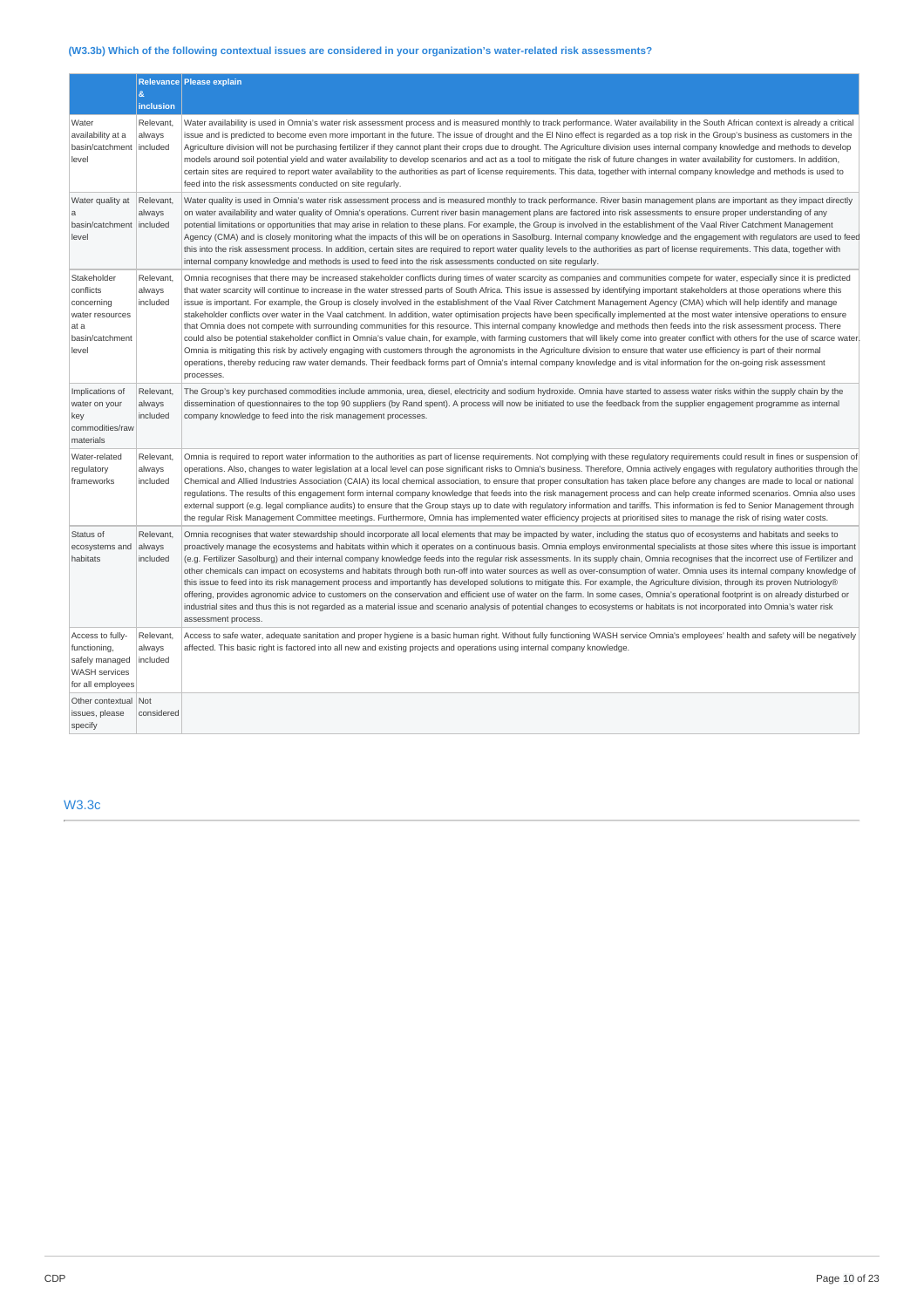#### **(W3.3c) Which of the following stakeholders are considered in your organization's water-related risk assessments?**

|                                                                |                                             | Relevance   Please explain                                                                                                                                                                                                                                                                                                                                                                                                                                                                                                                                                                                                |
|----------------------------------------------------------------|---------------------------------------------|---------------------------------------------------------------------------------------------------------------------------------------------------------------------------------------------------------------------------------------------------------------------------------------------------------------------------------------------------------------------------------------------------------------------------------------------------------------------------------------------------------------------------------------------------------------------------------------------------------------------------|
|                                                                | &<br>inclusion                              |                                                                                                                                                                                                                                                                                                                                                                                                                                                                                                                                                                                                                           |
| Customers                                                      | Relevant,<br>always<br>included             | For the Agriculture division, customers (farmers) are vital since they are provided with agronomic advice on the conservation and efficient use of water on the farm. One-on-one<br>engagement and training is provided throughout the year in order to achieve this. Ensuring the provision of correct advice is important and as such the feedback from these<br>stakeholders is included as part of the risk assessment processes.                                                                                                                                                                                     |
| Employees                                                      | Relevant,<br>always<br>included             | Employees that have a responsibility or activity that involves water management (e.g. agronomists, SHEQ managers, production managers etc.) are included in the risk management<br>processes which occur throughout the year. Other employees are kept aware of the topic through engagement and communication such as the Integrated Report and awareness<br>themes. This engagement is usually done via newsletters, emails, posters and environmental talks. For example the BME operations ran water-specific awareness campaigns across<br>their operations during the drought period in South Africa.               |
| Investors                                                      | Relevant,<br>always<br>included             | Water risks and responses are reported in the Group's integrated annual sustainability report that is made available to shareholders in order to enable investors to assess their<br>investment. In addition, responding to the Water Disclosure Project provides investors with additional information. An inadequate response to water issues can be negatively perceived<br>by investors. Engagement takes place with investors during yearly roadshows and on an ad-hoc basis as and on an ad-hoc basis.                                                                                                              |
| Local<br>communities                                           | Relevant,<br>always<br>included             | The concerns and perspectives of local communities are central to Omnia's water risk assessments. Competition for water between users is of increasing importance, as are the<br>potential impacts of water quality and quantity on users. Regular engagement with local communities takes place through public forums. One example is the Leeu-Taaibosch Forum<br>set up in Sasolburg to address water concerns of all stakeholders. This engagement typically occurs via quarterly meetings with all the stakeholders and specific community issues are<br>integrated into the risk assessment process, where relevant. |
| <b>NGOs</b>                                                    | Relevant,<br>always<br>included             | NGO's play a vital role in communicating the expectations of stakeholders and could potentially be responsible for impacting the public reputation of the Group. Consequently,<br>attempts are made as best as possible to engage with NGOs such that the views of external stakeholders are considered. An example of these engagements would be the Vaal<br>Environmental Justice Alliance, who promotes awareness, sustainable development and support to communities. The Group has engaged with this NGO through direct<br>communication and meetings.                                                               |
| Other water<br>users at a<br>basin/catchment included<br>level | Relevant,<br>always                         | In the Vaal River Catchment, we engage with other users, e.g. Sasol, Safripol, Natref etc. on a regular basis through attendance of the Leeu-Taaibosch Forum meetings. Any<br>significant issues raised by this forum will feed into our risk processes, where relevant.                                                                                                                                                                                                                                                                                                                                                  |
| Regulators                                                     | Relevant,<br>always<br>included             | Omnia engages continuously with the Department of Water and Sanitation to ensure that it is compliant and up to date with all regulatory requirements. This engagement is usually on-<br>site meetings at least every quarter with individuals in the Department. Omnia factors any updates on regulations or tariff changes into its water risk assessment process.                                                                                                                                                                                                                                                      |
| River basin<br>management<br>authorities                       | Relevant,<br>always<br>included             | The Vaal River Catchment Management Agency (CMA) is in the process of being established. Omnia has engaged regularly (e.g. quarterly) with the stakeholders setting up this CMA<br>through face-to-face meetings, and this information is feeding into risk assessment processes. Once the CMA is formalised interaction with this agency will take place regularly.                                                                                                                                                                                                                                                      |
| Statutory<br>special interest<br>groups at a<br>local level    | Relevant,<br>always<br>included             | CAIA represents the chemical industry on environmental matters, including water. Omnia actively engages with them on a monthly basis through industry meetings to discuss matters<br>such as pending water regulation and tariffs, which feed into our risk process. Omnia also participates regularly in government public sessions and workshops pertaining to statutory<br>matters.                                                                                                                                                                                                                                    |
| Suppliers                                                      | Relevant,<br>always<br>included             | Omnia have started to assess water risks within the supply chain by the dissemination of questionnaires to the top 90 suppliers (by Rand spent). A process will now be initiated to use<br>the feedback from the supplier engagement programme to feed into the risk management processes.                                                                                                                                                                                                                                                                                                                                |
| Water utilities at Relevant,<br>a local level                  | always<br>included                          | Omnia is reliant on water utilities for most of the company's water needs. As such, any changes in supply and tariff structure can impact the business through increased costs. Omnia<br>engages with its major water utilities (such as Rand Water and the Metsimaholo Municipality, Ekurhuleni Municipality, eThekwini Municipality etc.) on a regular basis through face-to-<br>face meetings. Any significant issues raised will be incorporated into the risk assessment process.                                                                                                                                    |
| Other<br>stakeholder,<br>please specify                        | Not<br>relevant,<br>explanation<br>provided | No other stakeholders are relevant.                                                                                                                                                                                                                                                                                                                                                                                                                                                                                                                                                                                       |

### W3.3d

(W3.3d) Describe your organization's process for identifying, assessing, and responding to water-related risks within your direct operations and other stages of **your value chain.**

Omnia's approach to risk management is present throughout the business –plants and divisions maintain regular risk registers, which are monitored and reviewed monthly. Because Omnia is an integrated business, the interdependence of risks in the different divisions is considered to understand the impact a change in a risk for one division could have on the Group as a whole. In addition, as a company, the top safety, health and environment risks are monitored. This divisional information feeds into the process for developing the Group risk register, which ranks the top 50 risks and their corresponding mitigation measures. Risks and opportunities are prioritised using Omnia's risk matrix, a 5 x 5 matrix that prioritises risks based on likelihood and impact. This process is aligned with international best practice standards and tools, such as the COSO Enterprise Risk Management Framework and the King Code of Corporate Governance for South Africa. The WRI Aqueduct tool is used to identify the water stressed river basins in which we operate.

Physical, regulatory and reputational risks are identified and assessed on an annual basis and are considered up to 10 years into the future. The relevant water risks form part of the annual risk management plan and the business then plans accordingly. The risk-response decision making process for strategic, operational and project-related risks, including those from water, follows four well-defined processes: 1. Identifying risks; 2 analysing risks and controls to manage identified risks; 3 determining management actions required; and 4. reporting and monitoring.

### W4. Risks and opportunities

# W4.1

(W4.1) Have you identified any inherent water-related risks with the potential to have a substantive financial or strategic impact on your business? Yes, both in direct operations and the rest of our value chain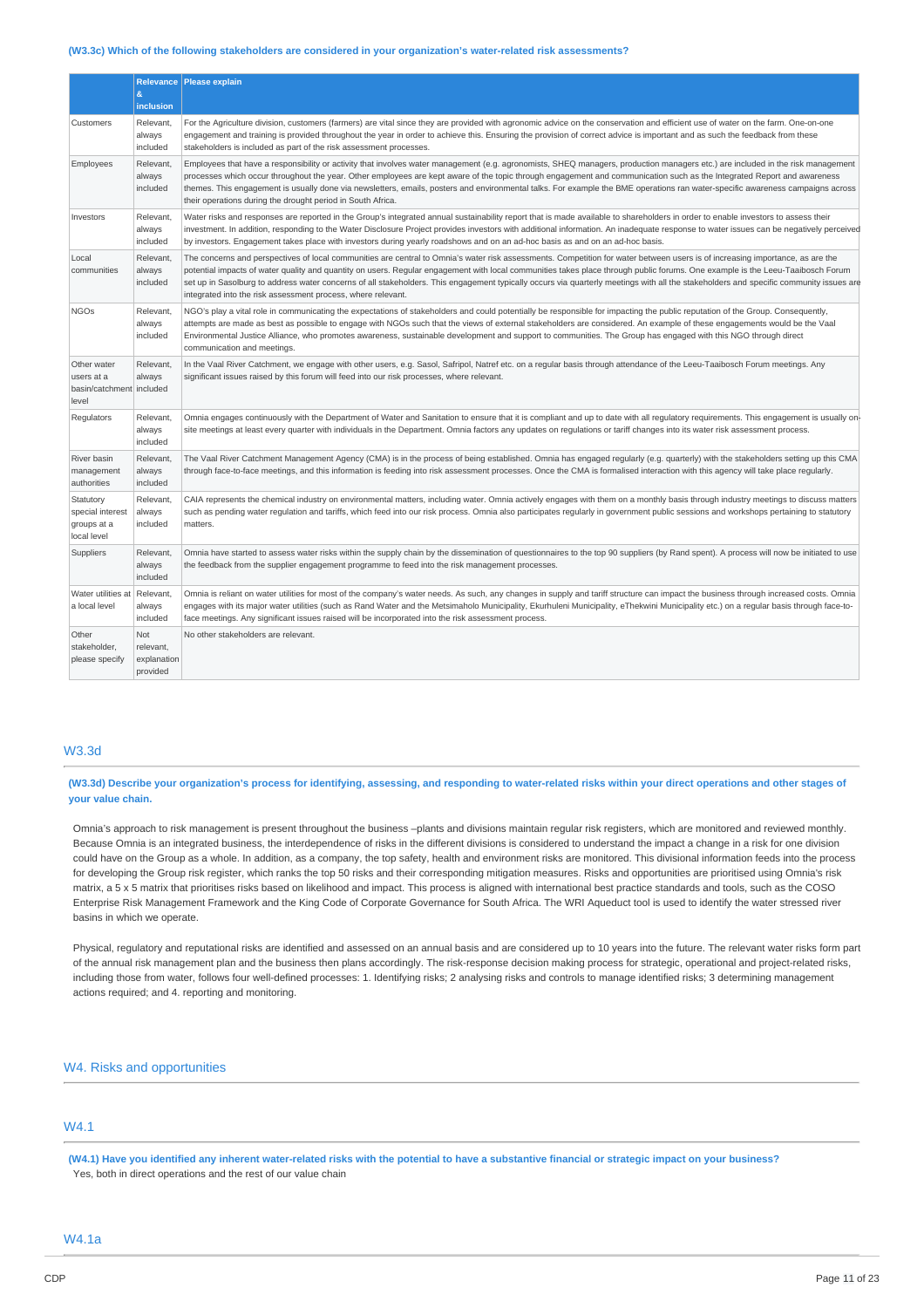#### **(W4.1a) How does your organization define substantive financial or strategic impact on your business?**

Omnia defines substantive change within its business to be a change which results in stoppages of direct operations, a significant increase in cost in direct operations or a loss in sales that impacts revenue. From a water perspective this could be due to interrupted water supply that stops production or a significant drought that results in a major reduction in sales of fertilizer, for example. Any significant water impacts that occur in the supply chain (to which the same definition applies) would also result in a substantive change to the business. In terms of financial quantification, an increase in costs or loss in revenue equivalent to 0.5% of forecasted revenue per annum would be regarded as substantive.

# W4.1b

(W4.1b) What is the total number of facilities exposed to water risks with the potential to have a substantive financial or strategic impact on your business, and **what proportion of your company-wide facilities does this represent?**

|       | <b>Total number of facilities exposed to</b> | $\sqrt{ }$ % company-wide facilities this | <b>Comment</b>                                                                                                     |
|-------|----------------------------------------------|-------------------------------------------|--------------------------------------------------------------------------------------------------------------------|
|       | <b>water</b> risk                            | represents                                |                                                                                                                    |
| Row 1 |                                              | $1 - 25$                                  | The Sasolburg complex is Omnia's largest built manufacturing facility at 168 acres and is also located in a water- |
|       |                                              |                                           | stressed catchment.                                                                                                |

# W4.1c

(W4.1c) By river basin, what is the number and proportion of facilities exposed to water risks that could have a substantive financial or strategic impact on your **business, and what is the potential business impact associated with those facilities?**

| <b>Country/Area &amp; River basin</b>                                                                                         |      |
|-------------------------------------------------------------------------------------------------------------------------------|------|
| South Africa                                                                                                                  | Vaal |
|                                                                                                                               |      |
| Number of facilities exposed to water risk                                                                                    |      |
| 1                                                                                                                             |      |
| % company-wide facilities this represents<br>Please select                                                                    |      |
| Production value for the metals & mining activities associated with these facilities<br><not applicable=""></not>             |      |
| % company's annual electricity generation that could be affected by these facilities<br><not applicable=""></not>             |      |
| % company's global oil & gas production volume that could be affected by these facilities<br><not applicable=""></not>        |      |
| % company's total global revenue that could be affected<br>51-60                                                              |      |
| <b>Comment</b><br>The Sasolburg Fertilizer operation is the largest operation and contributes over 60% of production volumes. |      |
|                                                                                                                               |      |

## W4.2

(W4.2) Provide details of identified risks in your direct operations with the potential to have a substantive financial or strategic impact on your business, and your **response to those risks.**

### **Country/Area & River basin**

| South Africa | Vaal |
|--------------|------|
|              |      |
|              |      |

### **Type of risk & Primary risk driver**

Regulatory Regulation of discharge quality/volumes

### **Primary potential impact**

Increased operating costs

### **Company-specific description**

The conditions of Sasolburg's water use license are extremely stringent. The effluent discharge conditions for Chlorides and Nitrates exceed those of the incoming potable water, which would require significant capital for water treatment. As a result of this, the site is forced to operate its cooling towers at 3 cycles instead of the full 6 cycles. The implication of this is that the site is forced to purchase additional potable water at significant cost (approximately R41.5 million / year). In addition, groundwater quality license conditions are also not feasible.

**Timeframe**

1-3 years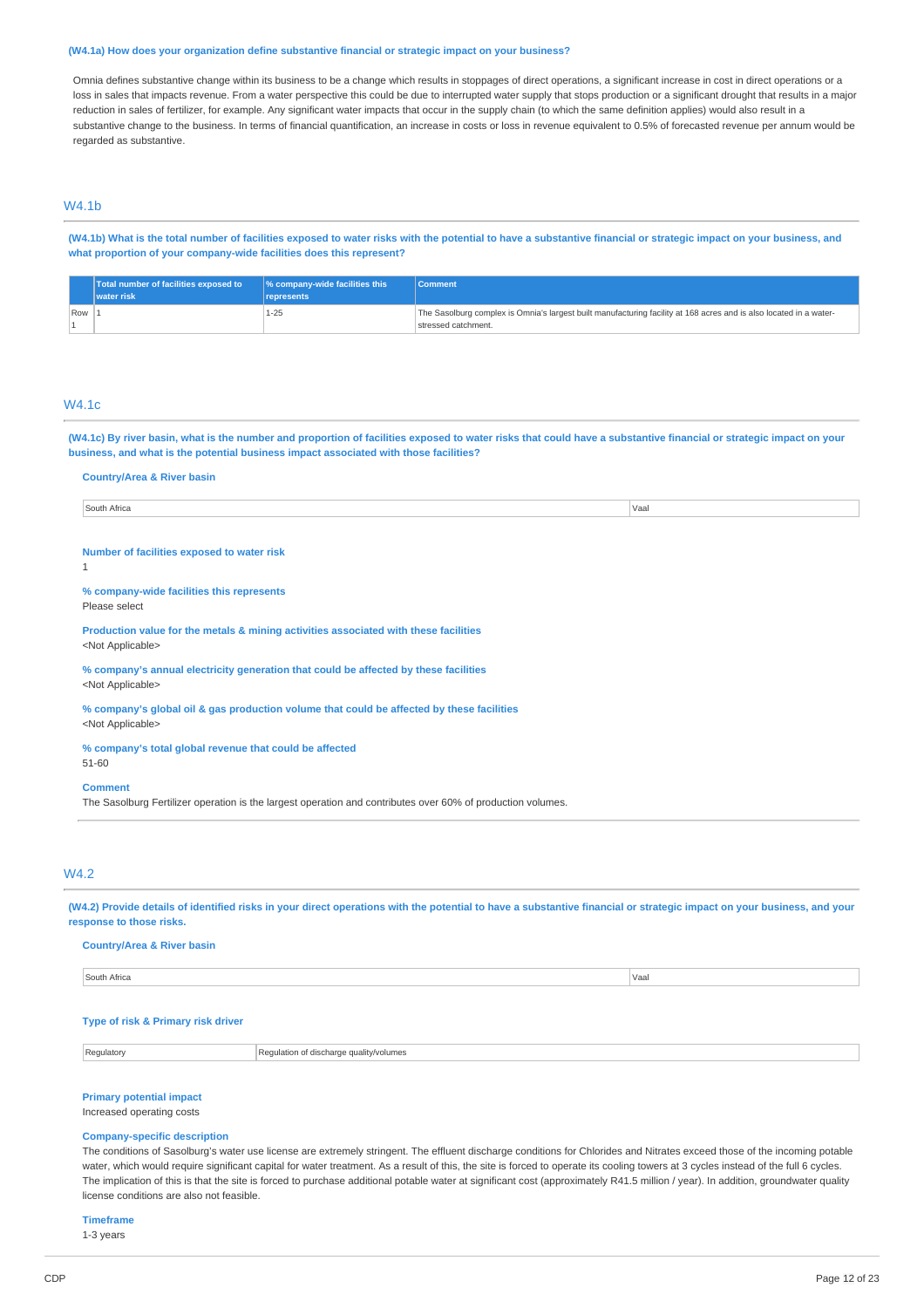### **Magnitude of potential impact** Medium

**Likelihood** Virtually certain

# **Are you able to provide a potential financial impact figure?**

Yes, a single figure estimate

**Potential financial impact figure (currency)** 24000000

**Potential financial impact figure - minimum (currency)** <Not Applicable>

## **Potential financial impact figure - maximum (currency)**

<Not Applicable>

#### **Explanation of financial impact**

The site is purchasing an additional 1457 ML of potable water per year for operational purposes at a significant cost of R41.5 million a year. If the site was to operate the cooling towers at 6 cycles the site would be able to decrease the amount of portable water consumed by atleast 50-55%.

### **Primary response to risk**

Engage with regulators/policymakers

### **Description of response**

Omnia is dealing with this problem by engaging directly with the water regulators (DWS) regarding the license conditions. Omnia has proposed a risk-based approach to addressing groundwater quality. The Department is satisfied with this approach and has verbally agreed to relax the license conditions. Omnia is waiting for written feedback in this regard. The site has also investigated the possibility of constructing a traditional water treatment plant but a feasibility study shall be conducted.

**Cost of response**

40000000

#### **Explanation of cost of response**

The estimated cost of the constructed water treatment plant is R40 million based on the type of possible technology to be adopted and would be a once-off cost.

# **Country/Area & River basin** South Africa **Other, please specify (Berg-Breede River Basin)**

### **Type of risk & Primary risk driver**

| Physica<br>- - - | )rouaht |
|------------------|---------|
|                  |         |

# **Primary potential impact**

Disruption to sales

### **Company-specific description**

Omnia's Blackheath facility in Cape Town supplies water treatment chemicals to the City of Cape Town. As a result of the significant drought that took place in the Western Cape during the previous reporting year, the City of Cape Town's water supplies and associated water treatment processes were heavily impacted. This in turn meant that the City of Cape Town reduced the purchasing of water treatment chemicals from Omnia's facility by 70%.

**Timeframe** 1-3 years

**Magnitude of potential impact** Medium

**Likelihood**

# Virtually certain

**Are you able to provide a potential financial impact figure?**

Yes, a single figure estimate

#### **Potential financial impact figure (currency)** 8100000

**Potential financial impact figure - minimum (currency)** <Not Applicable>

**Potential financial impact figure - maximum (currency)** <Not Applicable>

**Explanation of financial impact**

The financial impact is calculated based on the reduction in revenue of supplies prior to the drought versus what Omnia is currently supplying

**Primary response to risk** Engage with customers

### **Description of response**

Description of response Omnia engaged directly with the City of Cape Town to understand the extent and magnitude of how the drought will continue to effect their business. Omnia also engaged with other customers in order to sell their products elsewhere.

#### **Cost of response**

 $\theta$ 

**Explanation of cost of response**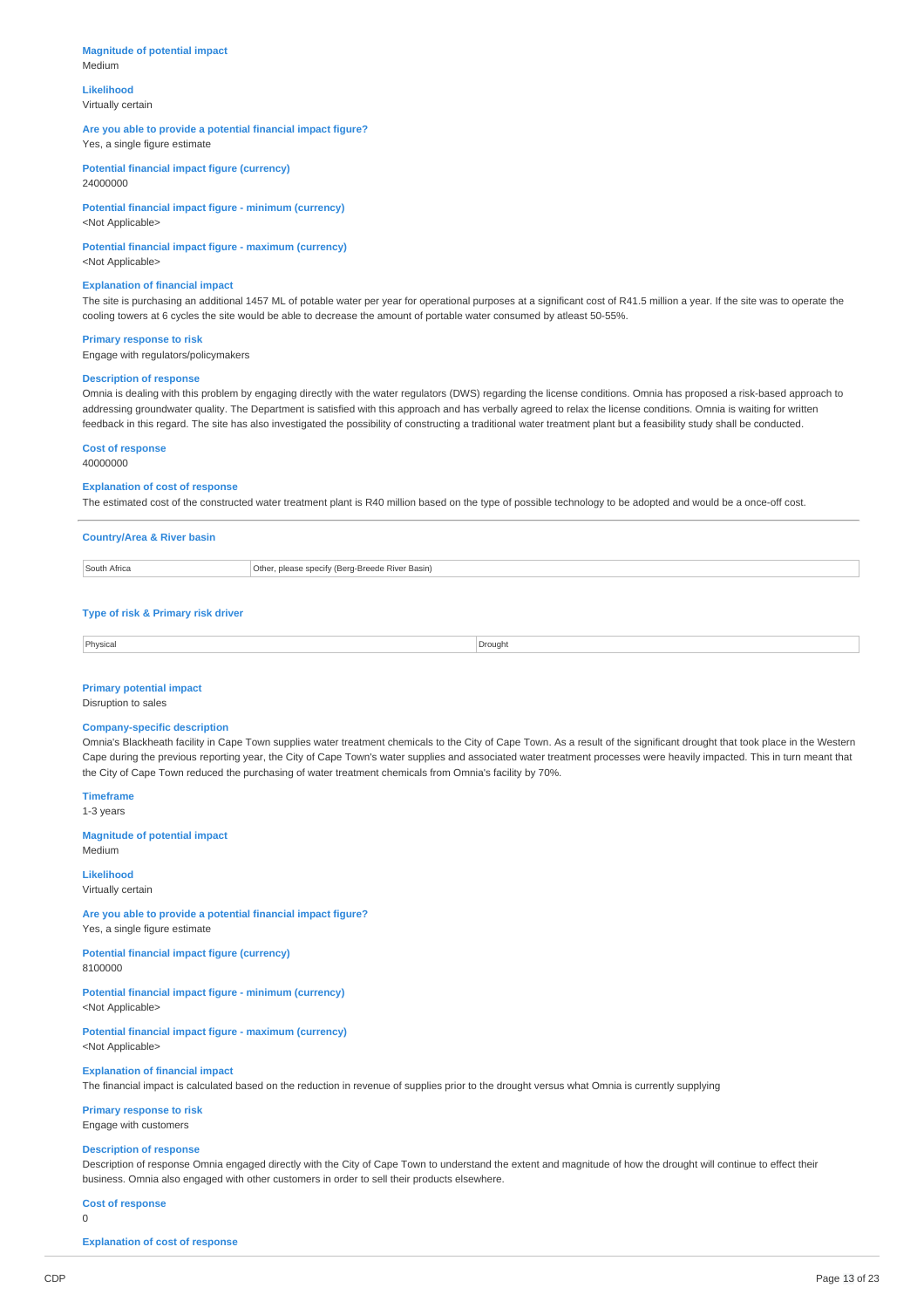# W4.2a

| (W4.2a) Provide details of risks identified within your value chain (beyond direct operations) with the potential to have a substantive financial or strategic impact<br>on your business, and your response to those risks. |                                                               |  |  |
|------------------------------------------------------------------------------------------------------------------------------------------------------------------------------------------------------------------------------|---------------------------------------------------------------|--|--|
| <b>Country/Area &amp; River basin</b>                                                                                                                                                                                        |                                                               |  |  |
| South Africa                                                                                                                                                                                                                 | Other, please specify (South African Water Management Areas)) |  |  |
| Stage of value chain<br>Use phase                                                                                                                                                                                            |                                                               |  |  |

### **Type of risk & Primary risk driver**

Physical Severe weather events

### **Primary potential impact**

Reduced revenues from lower sales/output

# **Company-specific description**

Three significant climate trends have recently been observed 1. the average temperature is increasing; 2 the average number of days with a high dew point appears to be increasing; and 3. the character of precipitation is changing. These changing weather patterns will impact crop production in four primary ways. Firstly, the long-term changes in average temperatures and precipitation patterns may affect the types of crops cultivated in specific areas. Secondly, these changes can lead to an increase in pests and invasive species. Acute losses can also be expected from more frequent and intense weather extremes, such as floods and droughts. Lastly, the impacts of runoff, soil erosion and reduced infiltration from the increased intensity of storm events can negatively affect crop production. These impacts are likely to place additional cost pressures on farmers who in turn may not purchase Fertilizer, leading to a reduction in sales.

### **Timeframe**

Unknown

**Magnitude of potential impact** Medium-high

### **Likelihood**

Likely

### **Are you able to provide a potential financial impact figure?** No, we do not have this figure

**Potential financial impact figure (currency)** <Not Applicable>

### **Potential financial impact figure - minimum (currency)** <Not Applicable>

**Potential financial impact figure - maximum (currency)** <Not Applicable>

**Explanation of financial impact** Not quantified

#### **Primary response to risk**

| Direct    | icrease investment in new technology |
|-----------|--------------------------------------|
| nerations | .                                    |
|           |                                      |

### **Description of response**

The Agriculture division, through its Omnia Nutriology® model, has a full plan to support the pillars of modern, sustainable agriculture. This entails the use of a large team of agronomic specialists supported by competent technological services. This division, among other things: - Invests in programmes that enhance nutrient and water use efficiency. - Advises on good farming practices to conserve water and prevent soil erosion. - Develops and deploys new agronomic techniques and fertilizer products that help increase crop yields. This strategy has already been implemented and is yielding benefits through assisting farmers to reduce their water use and costs and creating revenue and employment opportunities for staff at Omnia.

#### **Cost of response**

1200000

#### **Explanation of cost of response**

The Nutriology® programme is an integral part of the operational philosophy of the Agriculture division. The division is the largest of the three Omnia divisions and the operational costs are significant. These, however, cannot be disclosed publicly. Approximately R1.2 million was spent on R&D trials related to water and nutrient use efficiency. This number was calculated based on actual spend on water projects and is a recurring cost.

# W4.3

(W4.3) Have you identified any water-related opportunities with the potential to have a substantive financial or strategic impact on your business? Yes, we have identified opportunities, and some/all are being realized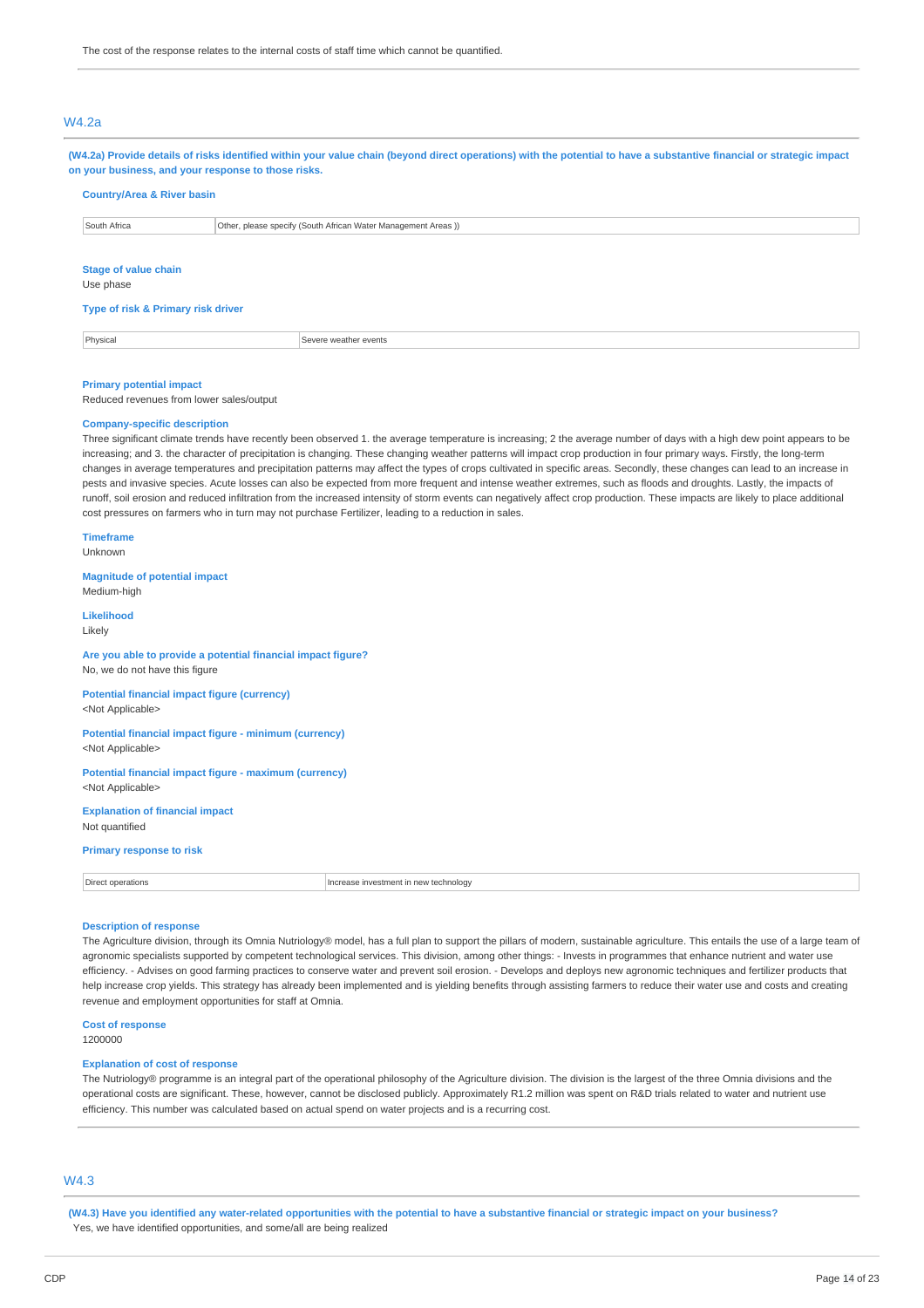### $MA$  3a

(W4.3a) Provide details of opportunities currently being realized that could have a substantive financial or strategic impact on your business.

**Type of opportunity** Products and services

**Primary water-related opportunity** Sales of new products/services

#### **Company-specific description & strategy to realize opportunity**

The business of treatment of water resources is one of the Group's strategies. Omnia recognise that pressure on natural water resources is increasing. This requires industry to ensure that if or when they do release water to the environment it is of a quality that meets legal requirements. Omnia is addressing this opportunity through a Protea Chemicals division in Mobeni. Protea Mobeni is a major manufacturer and supplier of specialty chemicals to the water treatment industries. Protea Mobeni produces and trades in an innovative range of synthetic organic and inorganic coagulants and flocculants focussing on liquid solid separation in the potable water, industrial water, pulp and paper and mining industries.

**Estimated timeframe for realization**

Current - up to 1 year

**Magnitude of potential financial impact** Medium-high

**Are you able to provide a potential financial impact figure?** Yes, a single figure estimate

**Potential financial impact figure (currency)**

# **Potential financial impact figure – minimum (currency)**

**Potential financial impact figure – maximum (currency)**

<Not Applicable>

<Not Applicable>

### **Explanation of financial impact**

Omnia does not publish the financial position of its individual operations.

**Type of opportunity** Products and services

### **Primary water-related opportunity** Sales of new products/services

#### **Company-specific description & strategy to realize opportunity**

Traditional chemical products are unable to sustain the productivity required in the long term by an increasing world population. Available arable land is declining and is impacted by traditional chemicals, which are reaching their maximum performance levels due to growing resistance built up by plants, insects and plant diseases. During the reporting year, Omnia acquired Oro Agri, a player in the agriculture biologicals ("AgriBio") market. Oro Agri develops and markets patented environmentally friendly, non-toxic and ecologically safe adjuvants, crop protection products, liquid foliar fertilizers and soil conditioners for large scale agriculture applications as well as smaller lawn and garden applications. One of the key applications is water efficiency as it reduces the amount of water farmers need for the same output. In line with the next phase of the "Green Revolution" in the global agriculture sector, the demand for AgriBio products is underpinned by the increasing emphasis on nutrient efficiency and the rising demand for environmentally friendly products to enhance crop performance and improve yields.

**Estimated timeframe for realization**

Current - up to 1 year

**Magnitude of potential financial impact** High

**Are you able to provide a potential financial impact figure?** Yes, a single figure estimate

**Potential financial impact figure (currency)** 100000000

**Potential financial impact figure – minimum (currency)** <Not Applicable>

**Potential financial impact figure – maximum (currency)** <Not Applicable>

### **Explanation of financial impact**

Oro Agri is integrated well to Omnia, Oro Agri acquisition remains strong and continues the expansion drive. Oro Agri increased operating profit to R208 million (2019: R105 million for the 11-month period since acquisition), having finalised distribution agreements in new markets as well as a number of registrations across the world, strengthening its product base.

### W5. Facility-level water accounting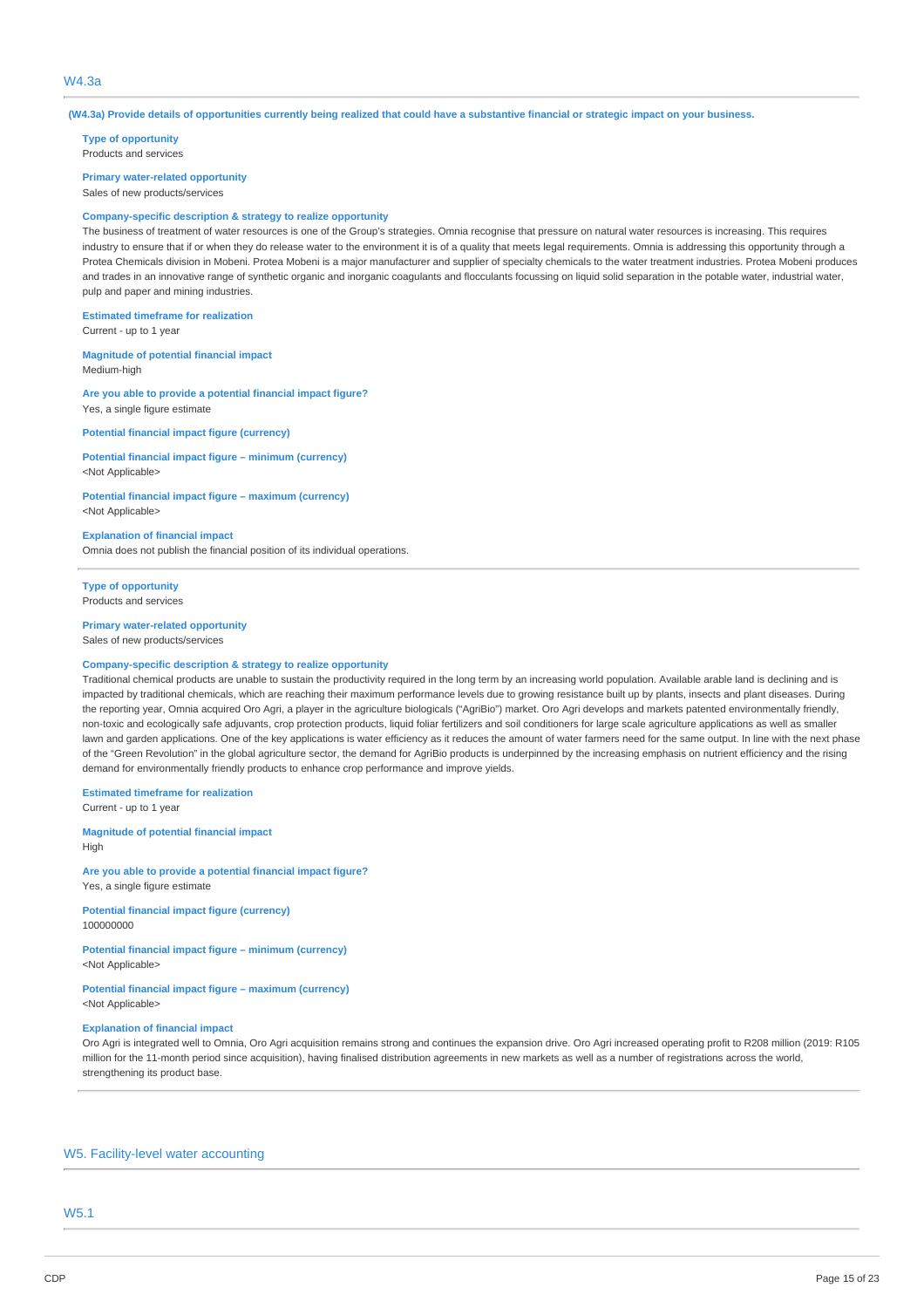(W5.1) For each facility referenced in W4.1c, provide coordinates, water accounting data, and a comparison with the previous reporting year.

**Facility reference number** Facility 1

**Facility name (optional)** Fertilizer – Sasolburg

#### **Country/Area & River basin**

South Africa **Vaal** 

# **Latitude** -26.812121

**Longitude** 27.824045

**Located in area with water stress** Yes

**Primary power generation source for your electricity generation at this facility** <Not Applicable>

**Oil & gas sector business division** <Not Applicable>

**Total water withdrawals at this facility (megaliters/year)** 1457

**Comparison of total withdrawals with previous reporting year** Higher

**Withdrawals from fresh surface water, including rainwater, water from wetlands, rivers and lakes** 0

**Withdrawals from brackish surface water/seawater**

**Withdrawals from groundwater - renewable**

 $\theta$ 

**Withdrawals from groundwater - non-renewable** 0

**Withdrawals from produced/entrained water**  $\Omega$ 

**Withdrawals from third party sources** 1457

**Total water discharges at this facility (megaliters/year)** 523.5

**Comparison of total discharges with previous reporting year** Higher

**Discharges to fresh surface water** 523.5

**Discharges to brackish surface water/seawater**  $\Omega$ 

**Discharges to groundwater** 0

 $\Omega$ 

**Discharges to third party destinations**

0

**Total water consumption at this facility (megaliters/year)**

1457

**Comparison of total consumption with previous reporting year** Higher

**Please explain**

The total water consumption increased, this can be attributed to the increase in production volumes.

# W5.1a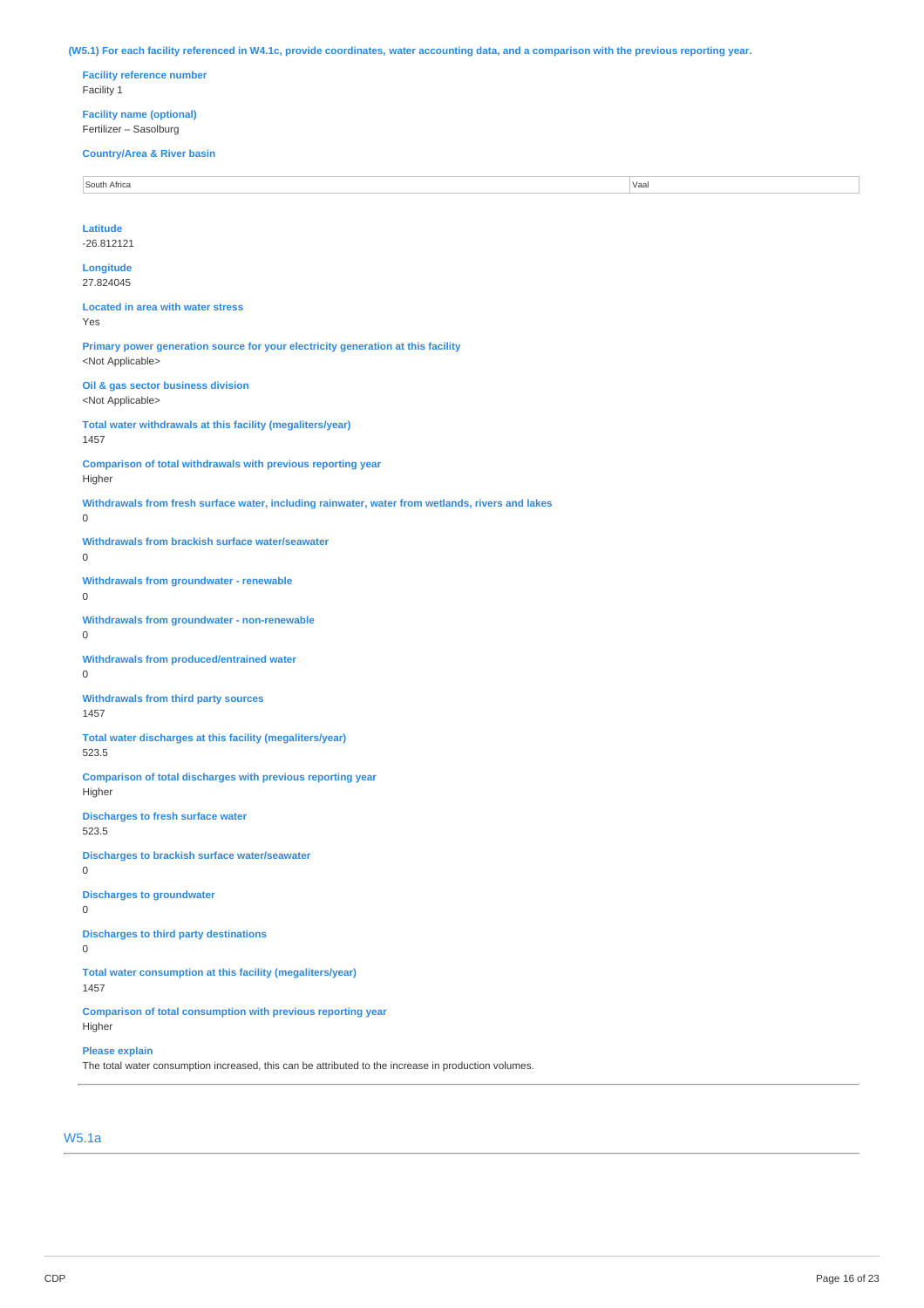(W5.1a) For the facilities referenced in W5.1, what proportion of water accounting data has been externally verified?

**Water withdrawals – total volumes**

### **% verified**

76-100

**What standard and methodology was used?** The assurance standard used was AA1000AS 2008.

**Water withdrawals – volume by source**

**% verified** 76-100

**What standard and methodology was used?** The assurance standard used was AA1000AS 2008.

### **Water withdrawals – quality**

**% verified** Not verified

**What standard and methodology was used?** <Not Applicable>

**Water discharges – total volumes**

**% verified** 76-100

**What standard and methodology was used?** The assurance standard used was AA1000AS 2008.

**Water discharges – volume by destination**

**% verified** 76-100

**What standard and methodology was used?** The assurance standard used was AA1000AS 2008.

**Water discharges – volume by treatment method**

**% verified** 76-100

**What standard and methodology was used?** The assurance standard used was AA1000AS 2008.

**Water discharge quality – quality by standard effluent parameters**

**% verified** 76-100

**What standard and methodology was used?** The assurance standard used was AA1000AS 2008.

**Water discharge quality – temperature**

**% verified** Not verified

**What standard and methodology was used?** <Not Applicable>

**Water consumption – total volume**

**% verified** 76-100

**What standard and methodology was used?** The assurance standard used was AA1000AS 2008.

**Water recycled/reused**

**% verified** Not verified

**What standard and methodology was used?** <Not Applicable>

# W6. Governance

W6.1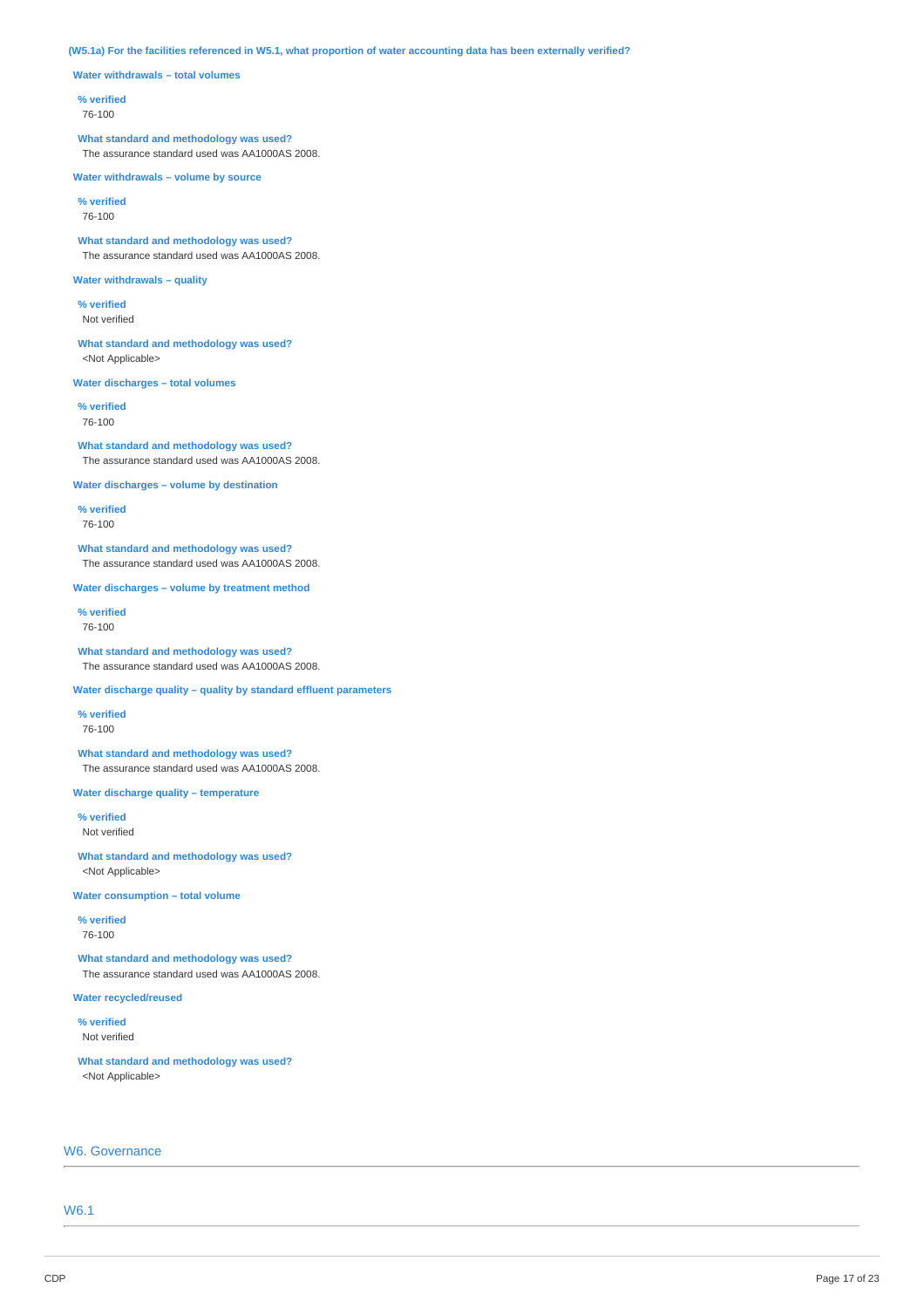Yes, we have a documented water policy that is publicly available

# W6.1a

# **(W6.1a) Select the options that best describe the scope and content of your water policy.**

|              | <b>Scope</b>   | <b>Content</b>               | Please explain                                                                                                                                                                     |
|--------------|----------------|------------------------------|------------------------------------------------------------------------------------------------------------------------------------------------------------------------------------|
|              | Row   Company- | Description of               | Omnia recognises that its business has an impact on the natural environment, and in particular on water resources, and that it is the company's responsibility to avoid, mitigate, |
| $\mathbf{1}$ | wide           | business                     | manage and limit these impacts. Water is an integral component of the Group's environmental strategy and as such is embedded in the company-wide group safety, health,             |
|              |                | dependency on                | environmental and quality policy. The policy is publicly available and has been signed by the Managing Directors of the relevant business units and the CEO. Omnia's direct        |
|              |                | water                        | operations have environmental performance standards, of which water forms a part. The performance standards set for water include all stages of operation, and include             |
|              |                | Description of               | setting of targets and management of legal compliance, as a minimum. Omnia also recognises that access to safe water, adequate sanitation and proper hygiene is a basic            |
|              |                | business impact              | human right. Without fully functioning WASH services, Omnia's employees' health and safety will be negatively affected.                                                            |
|              |                | on water                     |                                                                                                                                                                                    |
|              |                | Description of               |                                                                                                                                                                                    |
|              |                | water-related                |                                                                                                                                                                                    |
|              |                | performance                  |                                                                                                                                                                                    |
|              |                | standards for                |                                                                                                                                                                                    |
|              |                | direct operations            |                                                                                                                                                                                    |
|              |                | Description of               |                                                                                                                                                                                    |
|              |                | water-related                |                                                                                                                                                                                    |
|              |                | standards for                |                                                                                                                                                                                    |
|              |                | procurement                  |                                                                                                                                                                                    |
|              |                | Reference to                 |                                                                                                                                                                                    |
|              |                | international                |                                                                                                                                                                                    |
|              |                | standards and                |                                                                                                                                                                                    |
|              |                | widely-recognized            |                                                                                                                                                                                    |
|              |                | water initiatives            |                                                                                                                                                                                    |
|              |                | Company water                |                                                                                                                                                                                    |
|              |                | targets and goals            |                                                                                                                                                                                    |
|              |                | Commitment to                |                                                                                                                                                                                    |
|              |                | align with public            |                                                                                                                                                                                    |
|              |                | policy initiatives,          |                                                                                                                                                                                    |
|              |                | such as the SDGs             |                                                                                                                                                                                    |
|              |                | Commitments                  |                                                                                                                                                                                    |
|              |                | beyond regulatory            |                                                                                                                                                                                    |
|              |                | compliance                   |                                                                                                                                                                                    |
|              |                | Commitment to                |                                                                                                                                                                                    |
|              |                | water-related                |                                                                                                                                                                                    |
|              |                | innovation                   |                                                                                                                                                                                    |
|              |                | Commitment to                |                                                                                                                                                                                    |
|              |                | stakeholder<br>awareness and |                                                                                                                                                                                    |
|              |                | education                    |                                                                                                                                                                                    |
|              |                | Commitment to                |                                                                                                                                                                                    |
|              |                | water stewardship            |                                                                                                                                                                                    |
|              |                | and/or collective            |                                                                                                                                                                                    |
|              |                | action                       |                                                                                                                                                                                    |
|              |                | Acknowledgement              |                                                                                                                                                                                    |
|              |                | of the human right           |                                                                                                                                                                                    |
|              |                | to water and                 |                                                                                                                                                                                    |
|              |                | sanitation                   |                                                                                                                                                                                    |
|              |                | Recognition of               |                                                                                                                                                                                    |
|              |                | environmental                |                                                                                                                                                                                    |
|              |                | linkages, for                |                                                                                                                                                                                    |
|              |                | example, due to              |                                                                                                                                                                                    |
|              |                | climate change               |                                                                                                                                                                                    |

# W6.2

### **(W6.2) Is there board level oversight of water-related issues within your organization?** Yes

# W6.2a

(W6.2a) Identify the position(s) (do not include any names) of the individual(s) on the board with responsibility for water-related issues.

| <b>Position of</b><br>individual | <b>Please explain</b>                                                                                                                                                                                                                                                                                                                                                               |
|----------------------------------|-------------------------------------------------------------------------------------------------------------------------------------------------------------------------------------------------------------------------------------------------------------------------------------------------------------------------------------------------------------------------------------|
| Officer (CEO)                    | Chief Executive   The Social, Ethics and Risk (SER) committee of the board has the highest level of direct responsibility for water issues within the company. This Committee reports directly to Omnia's Board of<br>Directors, and is chaired by an independent Non-Executive Director and includes the CEO, who has ultimate accountability and responsibility for water issues. |

# W6.2b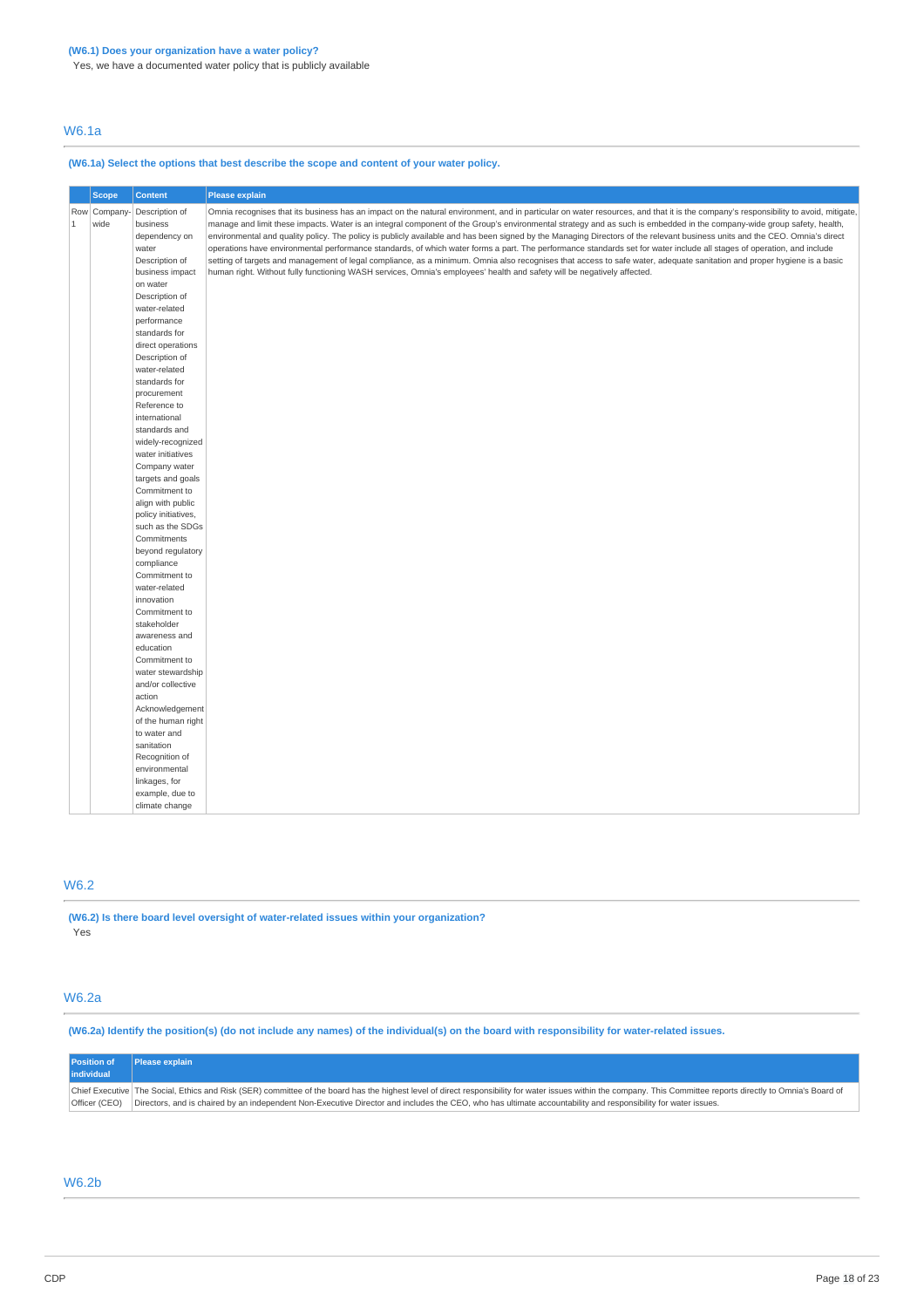#### **(W6.2b) Provide further details on the board's oversight of water-related issues.**

|              |                                  | <b>Frequency Governance</b><br>that water- mechanisms                                                                                                                                                                                                                                                                                                                                                                                                                                                                                                                        | <b>Please explain</b>                                                                                                                                                                                                                                                                                                                                                                                                                                                                                                                                                                                                                                                                                                                                                                                                                                                                                                                                                                                                                                                                                                                                                                                                                                                                                                                                                                           |
|--------------|----------------------------------|------------------------------------------------------------------------------------------------------------------------------------------------------------------------------------------------------------------------------------------------------------------------------------------------------------------------------------------------------------------------------------------------------------------------------------------------------------------------------------------------------------------------------------------------------------------------------|-------------------------------------------------------------------------------------------------------------------------------------------------------------------------------------------------------------------------------------------------------------------------------------------------------------------------------------------------------------------------------------------------------------------------------------------------------------------------------------------------------------------------------------------------------------------------------------------------------------------------------------------------------------------------------------------------------------------------------------------------------------------------------------------------------------------------------------------------------------------------------------------------------------------------------------------------------------------------------------------------------------------------------------------------------------------------------------------------------------------------------------------------------------------------------------------------------------------------------------------------------------------------------------------------------------------------------------------------------------------------------------------------|
|              | related                          | into which                                                                                                                                                                                                                                                                                                                                                                                                                                                                                                                                                                   |                                                                                                                                                                                                                                                                                                                                                                                                                                                                                                                                                                                                                                                                                                                                                                                                                                                                                                                                                                                                                                                                                                                                                                                                                                                                                                                                                                                                 |
|              | l a                              | issues are   water-related<br>issues are                                                                                                                                                                                                                                                                                                                                                                                                                                                                                                                                     |                                                                                                                                                                                                                                                                                                                                                                                                                                                                                                                                                                                                                                                                                                                                                                                                                                                                                                                                                                                                                                                                                                                                                                                                                                                                                                                                                                                                 |
|              | scheduled integrated             |                                                                                                                                                                                                                                                                                                                                                                                                                                                                                                                                                                              |                                                                                                                                                                                                                                                                                                                                                                                                                                                                                                                                                                                                                                                                                                                                                                                                                                                                                                                                                                                                                                                                                                                                                                                                                                                                                                                                                                                                 |
|              | agenda<br><b>item</b>            |                                                                                                                                                                                                                                                                                                                                                                                                                                                                                                                                                                              |                                                                                                                                                                                                                                                                                                                                                                                                                                                                                                                                                                                                                                                                                                                                                                                                                                                                                                                                                                                                                                                                                                                                                                                                                                                                                                                                                                                                 |
| $\mathbf{1}$ | Row Scheduled<br>all<br>meetings | Monitoring<br>implementation<br>and<br>performance<br>Overseeing<br>acquisitions<br>and divestiture<br>Overseeing<br>major capital<br>expenditures<br>Providing<br>employee<br>incentives<br>Reviewing and<br>guiding annual<br>budgets<br>Reviewing and<br>quiding<br>business plans<br>Reviewing and<br>guiding major<br>plans of action<br>Reviewing and<br>quiding risk<br>management<br>policies<br>Reviewing and<br>guiding<br>strategy<br>Reviewing and<br>guiding<br>corporate<br>responsibility<br>strategy<br>Reviewing<br>innovation/R&D<br>priorities<br>Setting | The Social, Ethics and Risk Committee, a committee of the Board, has the highest level of direct responsibility for water at Omnia. Omnia's Board is ultimately responsible for the<br>key governance processes and sustainable growth, performance and affairs of the Group. The Board delegates to the Social, Ethics and Risk committee its responsibility for<br>monitoring and managing the Group's sustainability performance, including that of water. The committee is provided with a quarterly report on SHEQ management, including<br>information on water and the annual sustainability report. Material operational water issues or incidents are reported to the Board on a risk basis. The Group Executive:<br>Sustainability will brief the Social, Ethics and Risk Committee of the Board, depending on the issue at hand. The governance mechanisms in place at Omnia ensure that the<br>most senior leaders within the business are regularly and accurately informed of the most important water related risks and opportunities. The responsibility for water<br>management is delegated down into the organisation. The Group Executive: Sustainability and General Manager for SHERO have operational responsibility for water who in turn<br>is supported by the divisional SHERQ managers. This assists in driving proactive water management throughout the business. |
|              |                                  | performance<br>objectives                                                                                                                                                                                                                                                                                                                                                                                                                                                                                                                                                    |                                                                                                                                                                                                                                                                                                                                                                                                                                                                                                                                                                                                                                                                                                                                                                                                                                                                                                                                                                                                                                                                                                                                                                                                                                                                                                                                                                                                 |

### W6.3

(W6.3) Provide the highest management-level position(s) or committee(s) with responsibility for water-related issues (do not include the names of individuals).

**Name of the position(s) and/or committee(s)** Chief Sustainability Officer (CSO)

### **Responsibility**

Both assessing and managing water-related risks and opportunities

### **Frequency of reporting to the board on water-related issues** More frequently than quarterly

### **Please explain**

The responsibility below Board lies with the Group Executive: Sustainability who reports directly to the CEO. From a risk perspective the Group Risk Management Committee, a sub-committee of the Board, holds regular risk management meetings (three times per year) to assess the company's risk register. Risks like water are discussed during these meetings. This committee then reports to the Social, Ethics and Risk (SER) committee of the Board. In addition, the Group Executive: Sustainability (Chief Sustainability Officer) develops a 6-monthly Safety, Health and Environmental (SHE) Performance Report which is presented to the Group Risk Management Committee and which provides a detailed summary of SHE performance, including water. These addresses, amongst other things, performance in terms of consumption trends, performance against targets, environmental incidents, risks, legal issues, training etc.

# W6.4

## (W6.4) Do you provide incentives to C-suite employees or board members for the management of water-related issues?

| <b>Provide incentives for</b><br>  management of water-related<br>l issues      | <b>Comment</b>                                                                                                                                                                                                                                                                                                                                 |
|---------------------------------------------------------------------------------|------------------------------------------------------------------------------------------------------------------------------------------------------------------------------------------------------------------------------------------------------------------------------------------------------------------------------------------------|
| Row No, not currently but we plan to<br>introduce them in the next two<br>vears | Currently Omnia doesn't provide incentives related to environmental performance, including climate change and water. However, Omnia has initiated a process whereby<br>Omnia staff, including senior management, will be incentivised on various business parameters, including environmental performance, as part of their balance scorecard. |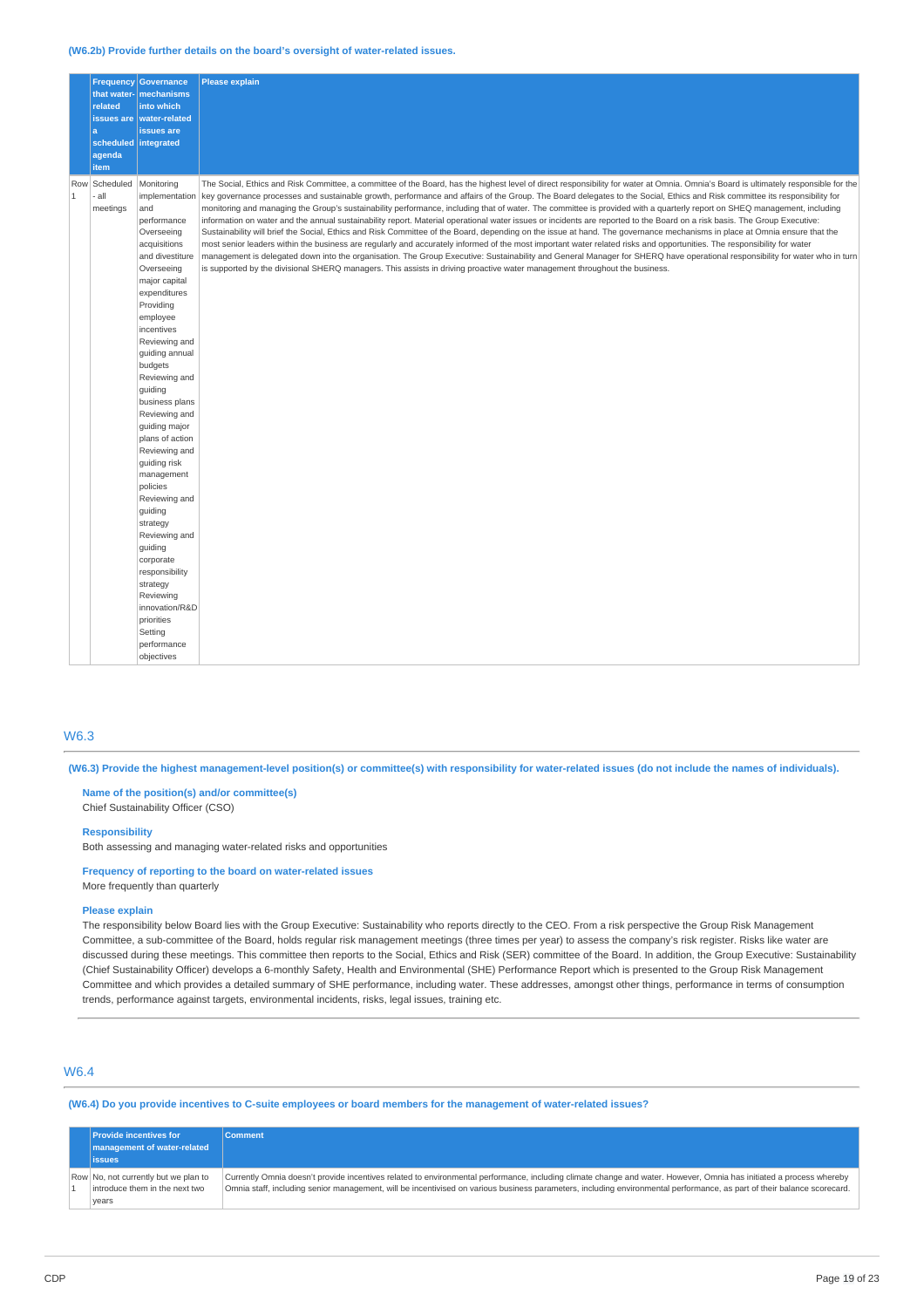(W6.5) Do you engage in activities that could either directly or indirectly influence public policy on water through any of the following? Yes, direct engagement with policy makers

# W6.5a

(W6.5a) What processes do you have in place to ensure that all of your direct and indirect activities seeking to influence policy are consistent with your water **policy/water commitments?**

Omnia's strategy is set at a Group level. As a result, all individual water initiatives are channelled through Group Management to ensure that there is consistency. Everything that Omnia sends to CAIA first goes through the Group CEO so that he has oversight. The Group Executive: Sustainability coordinates and manages the sustainability strategy, including aspects related to water, and therefore everything is also channelled through the risk management committee, comprising of the Managing Directors of the three divisions. If inconsistency is discovered the Group Executive: Sustainability will raise this directly with the CEO.

# W6.6

(W6.6) Did your organization include information about its response to water-related risks in its most recent mainstream financial report? Yes (you may attach the report - this is optional) omnia-iar-2020-mediumres (1).pdf

### W7. Business strategy

# W7.1

### (W7.1) Are water-related issues integrated into any aspects of your long-term strategic business plan, and if so how?

|                               | Are water-<br>related<br><b>issues</b><br>integrated?   horizon        | $Long-$<br>term<br>time<br>(years) | Please explain                                                                                                                                                                                                                                                                                                                                                                                                                                                                                                                                                                                                                                                                                                                                                                                                                                                                                                                                                                                                                                                                                                                                                                                                                                                                                                    |
|-------------------------------|------------------------------------------------------------------------|------------------------------------|-------------------------------------------------------------------------------------------------------------------------------------------------------------------------------------------------------------------------------------------------------------------------------------------------------------------------------------------------------------------------------------------------------------------------------------------------------------------------------------------------------------------------------------------------------------------------------------------------------------------------------------------------------------------------------------------------------------------------------------------------------------------------------------------------------------------------------------------------------------------------------------------------------------------------------------------------------------------------------------------------------------------------------------------------------------------------------------------------------------------------------------------------------------------------------------------------------------------------------------------------------------------------------------------------------------------|
| Long-<br>term<br>business     | Yes, water-<br>related<br><b>issues</b> are<br>objectives integrated   | $11 - 15$                          | Traditional chemical products are unable to sustain the productivity required in the long term by an increasing world population. Available arable land is declining and is impacted<br>by traditional chemicals, which are reaching their maximum performance levels due to growing resistance built up by plants, insects and plant diseases. During the reporting year,<br>Omnia acquired Oro Agri, a player in the agriculture biologicals ("AgriBio") market. Oro Agri develops and markets patented environmentally friendly, non-toxic and ecologically<br>safe adjuvants, crop protection products, liquid foliar fertilizers and soil conditioners for large scale agriculture applications as well as smaller lawn and garden applications. One of<br>the key applications is water efficiency as it reduces the amount of water farmers need for the same output. In line with the next phase of the "Green Revolution" in the global<br>agriculture sector, the demand for AgriBio products is underpinned by the increasing emphasis on nutrient efficiency and the rising demand for environmentally friendly products to<br>enhance crop performance and improve yields. A 10-15-year time horizon was chosen as this typically aligns with a return on investment in a new business such as this. |
| Strategy<br>for<br>objectives | Yes, water-<br>related<br>achieving issues are<br>long-term integrated | 11-15                              | The Agriculture division, through its Omnia Nutriology® model, has a full plan to support the pillars of modern, sustainable agriculture. This entails the use of a large team of<br>agronomic specialists supported by competent technological services. This division, among other things: - Invests in programmes that enhance nutrient and water use efficiency. -<br>Advises on good farming practices to conserve water and prevent soil erosion. - Develops and deploys new agronomic techniques and fertilizer products that help increase crop<br>yields. This strategy has already been implemented and is yielding benefits through assisting farmers to reduce their water use and costs and creating revenue and employment<br>opportunities for staff at Omnia. A 10-15-year time horizon was chosen as this aligns with our long-term strategy.                                                                                                                                                                                                                                                                                                                                                                                                                                                    |
| Financial<br>planning         | Yes, water-<br>related<br>issues are<br>integrated                     | 11-15                              | Compliance with environmental, and specifically water related legislation, is an essential component of Omnia's business. Management of water effluent, in particular, is a specific<br>risk for Omnia. Effluent management is appropriately budgeted and planned for within the business. For example, Omnia is assessing options for water treatment, including the<br>possibility of creating an artificial wetland. This will require necessary financial planning in order to ensure its appropriately budgeted for. A 10-15-year time horizon was chosen as<br>this aligns with our long-term strategy.                                                                                                                                                                                                                                                                                                                                                                                                                                                                                                                                                                                                                                                                                                     |

# W7.2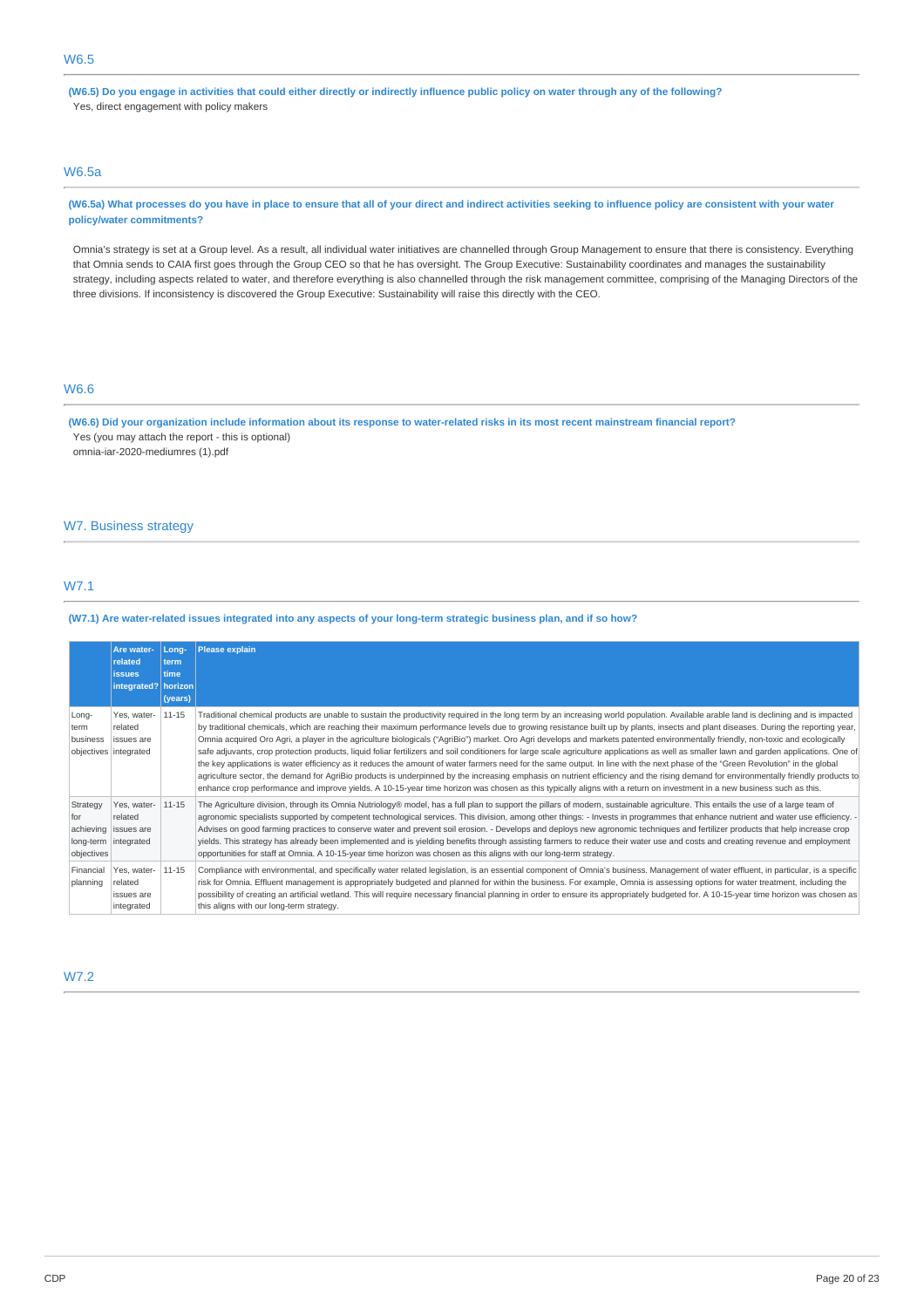(W7.2) What is the trend in your organization's water-related capital expenditure (CAPEX) and operating expenditure (OPEX) for the reporting year, and the **anticipated trend for the next reporting year?**

#### **Row 1**

**Water-related CAPEX (+/- % change)**

10

**Anticipated forward trend for CAPEX (+/- % change)**

100

**Water-related OPEX (+/- % change)**

6

**Anticipated forward trend for OPEX (+/- % change)** 10

# **Please explain**

Only capital and operating expenditure for the Fertilizer (Agriculture) division were included in these estimates. The estimated CAPEX took into consideration the possibility of installing a water treatment plant at the Sasolburg Facility.

# W7.3

**(W7.3) Does your organization use climate-related scenario analysis to inform its business strategy?**

| Use of climate-related scenario analysis                       | Comment                                                                                                                          |
|----------------------------------------------------------------|----------------------------------------------------------------------------------------------------------------------------------|
| Row 1 No, but we anticipate doing so within the next two years | Omnia will be conducting a climate-related scenario analysis within the next two years as part of its business continuity plans. |

# W7.4

**(W7.4) Does your company use an internal price on water?**

**Row 1**

**Does your company use an internal price on water?** No, and we do not anticipate doing so within the next two years

**Please explain**

# W8. Targets

## W8.1

**(W8.1) Describe your approach to setting and monitoring water-related targets and/or goals.**

| <b>Levels for</b><br>targets<br>and/or<br>goals                                                                                                                                          | l at<br>corporate<br>level                     | Monitoring Approach to setting and monitoring targets and/or goals                                                                                                                                                                                                                                                                                                                                                                                                                                                                                                                                                                    |
|------------------------------------------------------------------------------------------------------------------------------------------------------------------------------------------|------------------------------------------------|---------------------------------------------------------------------------------------------------------------------------------------------------------------------------------------------------------------------------------------------------------------------------------------------------------------------------------------------------------------------------------------------------------------------------------------------------------------------------------------------------------------------------------------------------------------------------------------------------------------------------------------|
| Row Company-<br>wide<br>targets and $ $ at the<br>goals<br><b>Business</b><br>level<br>specific<br>targets<br>and/or<br>goals<br>Site/facility<br>specific<br>targets<br>and/or<br>goals | Targets are<br>monitored<br>corporate<br>level | Omnia underwent a process to identify and quantify water reduction opportunities (as well as energy and waste) at three of its main sites in 2015. The completion of this process<br>involved the setting of reduction targets at a company level for the next five years from a 2014 baseline. The water reduction target is an absolute 15% reduction in water<br>consumption against a 2014 baseline. The Group has been set targets in 2019 for implementation from 2020 onward. A restatement of the baseline was conducted and it is<br>anticipated that the targets set will be more relevant to changing production profiles. |

# W8.1a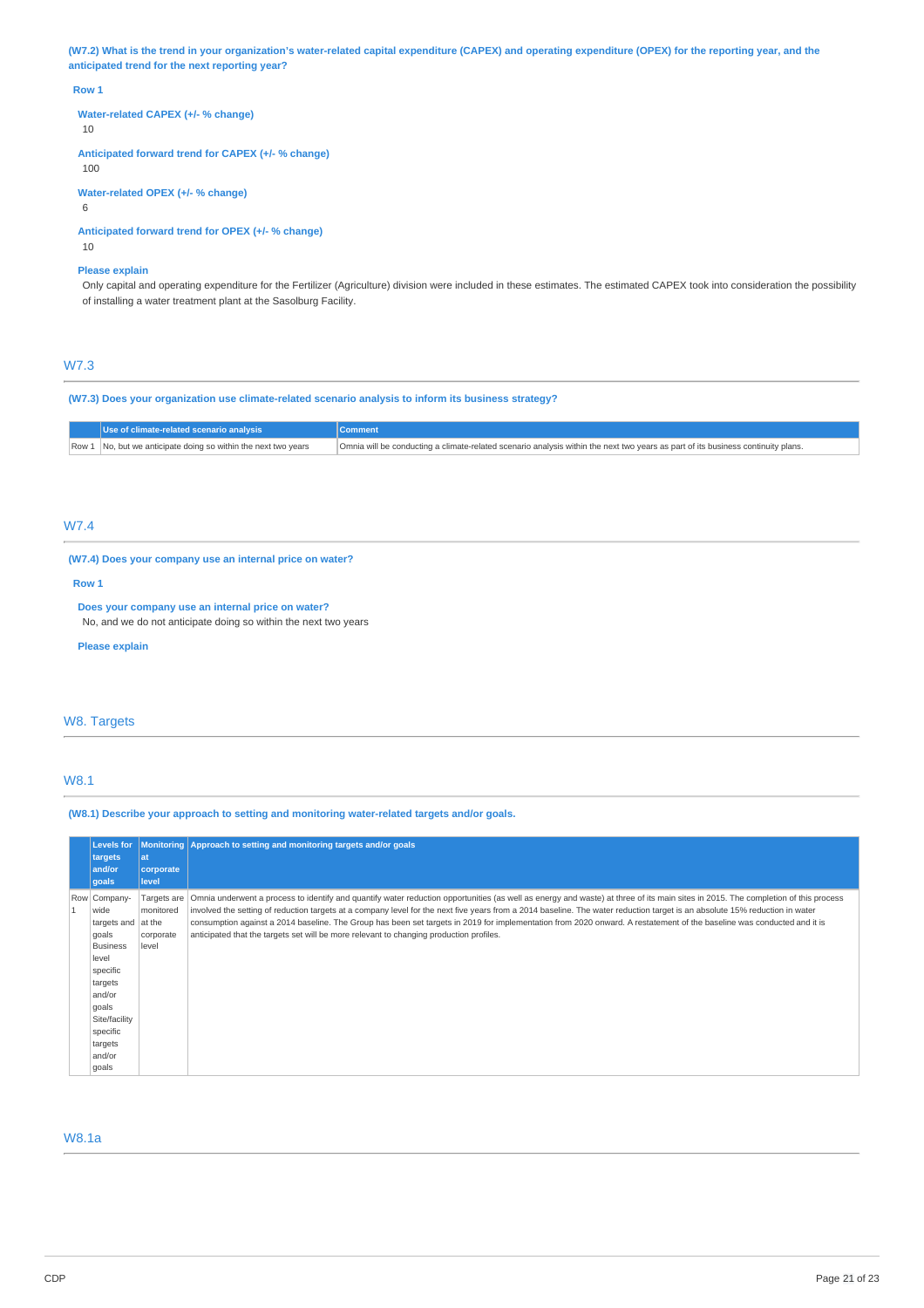#### (W8.1a) Provide details of your water targets that are monitored at the corporate level, and the progress made.

**Target reference number** Target 1

**Category of target** Water withdrawals

**Level** Company-wide

**Primary motivation** Water stewardship

### **Description of target**

Omnia underwent a process to identify and quantify water reduction opportunities (as well as energy and waste) at three of its main sites. The completion of this process involved the setting of reduction targets at a company level for the next five years from a 2014 baseline. The water reduction target is an absolute 15% reduction in water consumption against a 2014 baseline. The Group achieved a 5% water reduction form the base year. The water consumption figures have remained stable from the 2014 baseline – this is largely based on the fluctuating production performance which either increases or decreases water consumption.

#### **Quantitative metric**

Absolute reduction in total water withdrawals

**Baseline year** 2014

**Start year** 2015

**Target year** 2019

**% of target achieved**  $100$ 

#### **Please explain**

The total water consumption for the group increased. The increase was mainly due to increases in production volumes as well as the inclusion of acquisitions' consumption for the full financial year. A restatement of the baseline was conducted when the new target were set in 2019 and it is anticipated that the targets set will be more relevant to changing production profiles.

# W9. Verification

### W9.1

(W9.1) Do you verify any other water information reported in your CDP disclosure (not already covered by W5.1a)? No, we do not currently verify any other water information reported in our CDP disclosure

### W10. Sign off

# W-FI

(W-FI) Use this field to provide any additional information or context that you feel is relevant to your organization's response. Please note that this field is optional **and is not scored.**

# W10.1

**(W10.1) Provide details for the person that has signed off (approved) your CDP water response.**

|           | Job title                       | Corresponding job category         |
|-----------|---------------------------------|------------------------------------|
| $  Row_1$ | Group Executive: Sustainability | Chief Sustainability Officer (CSO) |

# W10.2

(W10.2) Please indicate whether your organization agrees for CDP to transfer your publicly disclosed data on your impact and risk response strategies to the CEO Water Mandate's Water Action Hub [applies only to W2.1a (response to impacts), W4.2 and W4.2a (response to risks)]. Yes